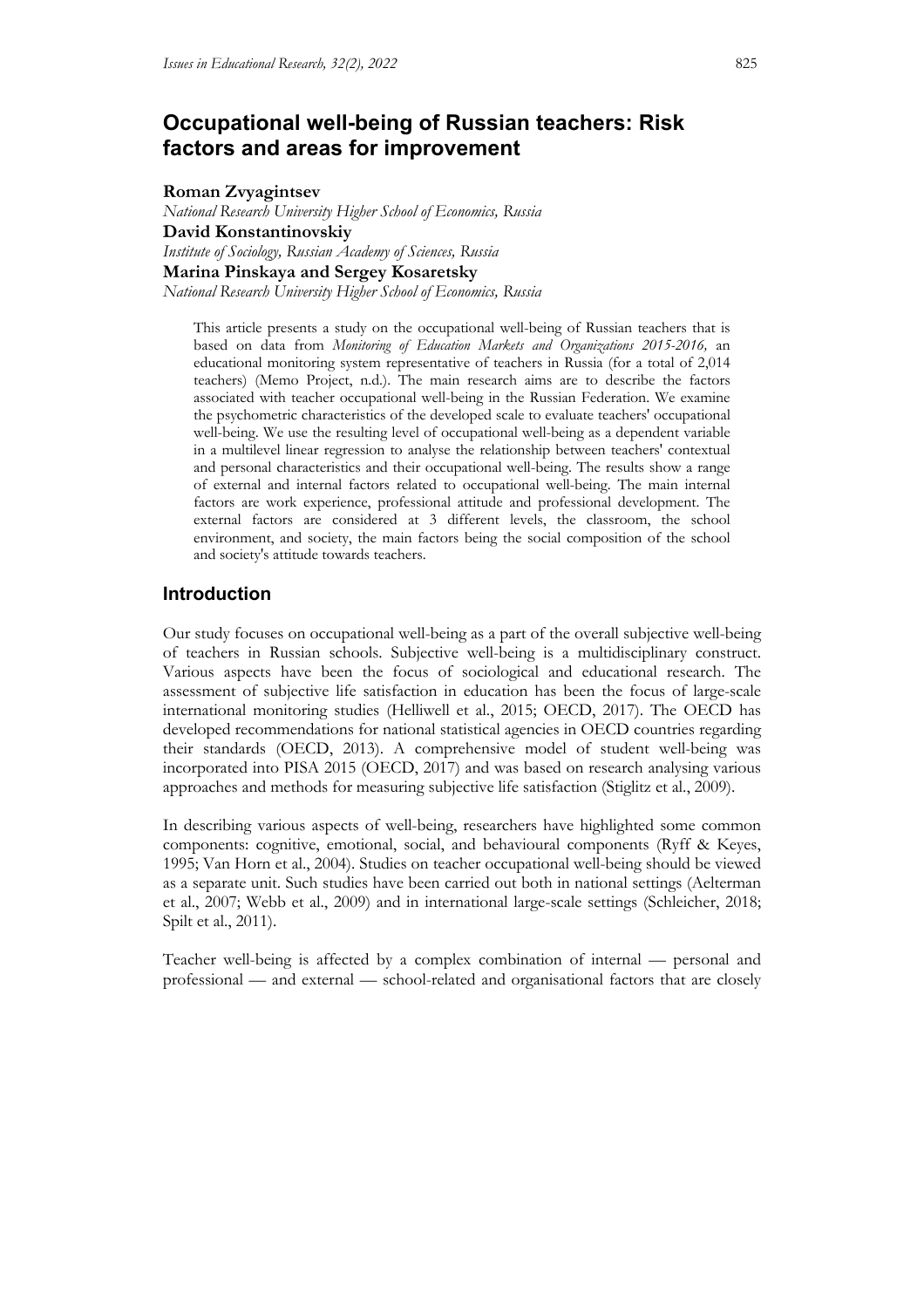related (Aelterman et al., 2007; Roeser et al., 2012; Van Horn et al., 2004). Personal factors include gender, professional experience and education; professional factors include attitudes and beliefs and professional development activities; and organisational factors include school climate, resources, management quality, workload, and staff relations. Some authors define teacher-student relationships as a significant factor affecting teacher well-being (Spilt et al., 2011).

Teacher well-being has become an issue of significant importance within the professional community, as it is linked to the quality of education, student well-being, and the possibility of reducing educational inequality and improving social mobility (Mourshed et al., 2011). Finally, teachers are important adults in children's scholastic lives, and there is some evidence that teacher well-being, at least indirectly, has significant effects on children's socioemotional adjustment and academic performance (Caprara et al., 2006; Hamre & Pianta, 2004; Malmberg & Hagger, 2009).

Professional burnout is also among the factors considered in studies on teacher wellbeing. Burnout can be defined as an extremely low state of occupational well-being. Bullough and Baughman (1996) showed that teachers at risk of burnout feel like failures, believe that they have made an incorrect career choice, and feel disappointed with their work being inconsistent with the ideals and goals they had set when they started their careers (Bullough & Baughman, 1996). LeCompte and Dworkin (1991) viewed burnout as an extreme type of role-specific alienation, with a focus on feelings of meaninglessness and an inability to successfully reach students (LeCompte & Dworkin, 1991). When analysing the causes of burnout, the key feature is stress (Day & Gu, 2013; LeCompte & Dworkin, 1991; Troman & Woods, 2001), which teachers are exposed to for a long period of time (Wood & McCarthy, 2002). Stress can be caused by organisational and social pressures such as administrative workload, classroom management issues, and lack of supervisor and team support (Burke & Greenglass, 1995; Greenglass et al., 1997).

Dworkin concluded that the factors contributing to teacher burnout arise due to the nature of teachers' professional activity (Dworkin et al., 2003), in particular, their relationship with school leaders: teachers who consider their principals non-authoritarian and supportive are less likely to experience burnout than are their colleagues, whose principals have the opposite leadership style (Dworkin, 2009). Dworkin's findings concerning burnout encouraged us to conduct this study, which, covers a wider range of possible factors associated with burnout.

Unlike most other researchers (Day & Gu, 2013; Ko et al., 2013), who link teachers' wellbeing primarily to their professional activities and show how school culture and intellectual and professional environments at school can be sources of stress resilience, Russian researchers have mostly studied the psychological factors involved in teacher emotional burnout and developed models of resilient behaviours (Boyko, 2000; Vodopyanova & Starchenkova, 2013). However, we are more interested in external factors, as the emphasis on accountability measures combined with the exclusion of teachers from policy-making procedures in Russia has recently increased, which could be a serious stress factor for them (Curry & O'Brien, 2012; White & McCallum, 2020). A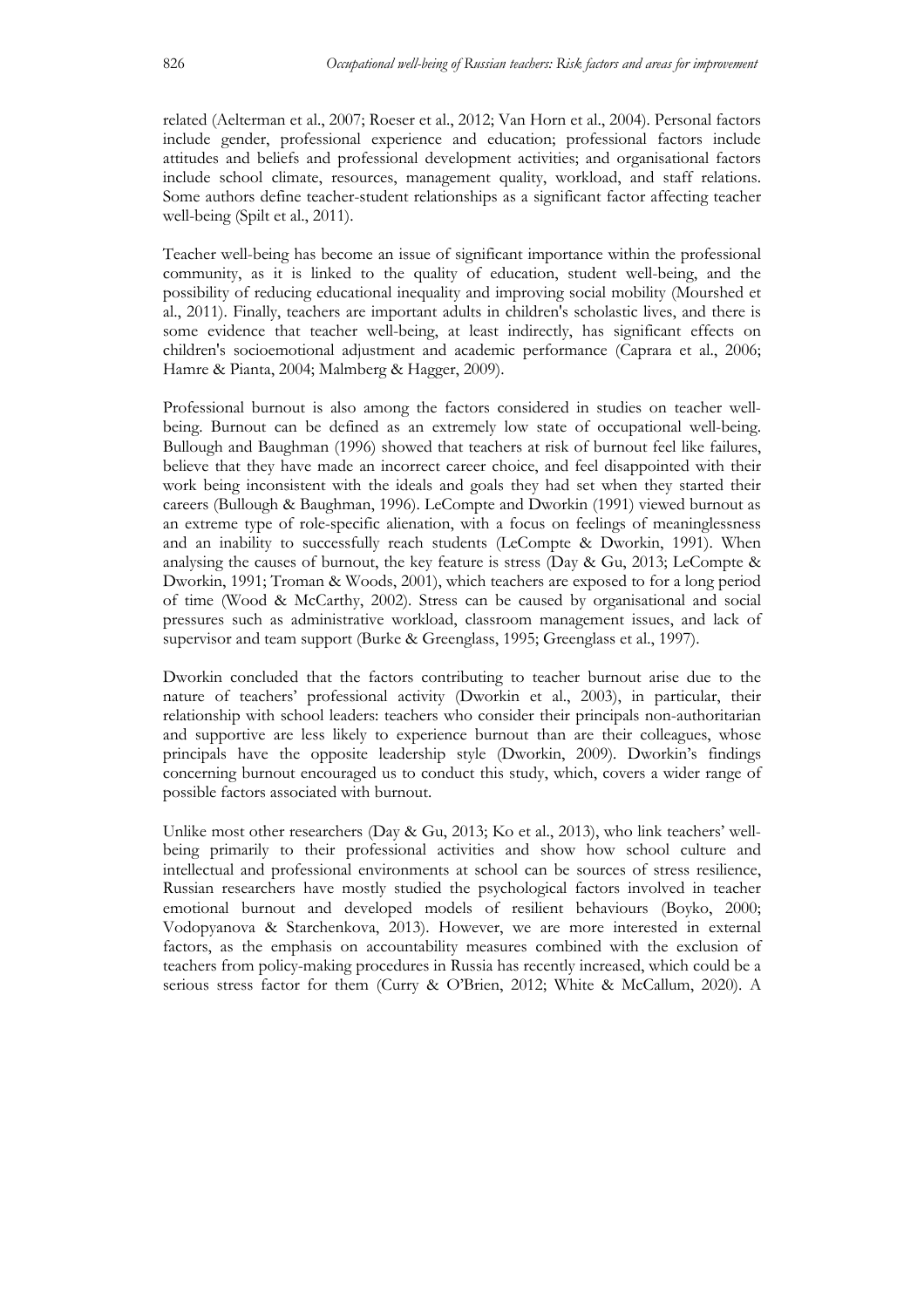consequence of such a policy may be a deterioration in occupational well-being. Therefore, it has become relevant to investigate what and how this happens. We do not use any of the validated burnout scales (Lester & Bishop, 2000) for this study but rather adapt existing items (which, in fairness, are included in the MEMO for similar purposes) to make a new scale to take into account context specificity and research aims. Therefore, another objective of the study is to check the psychometric properties of the new scale used (and provide evidence for its legitimacy) and to evaluate how occupational well-being is reflected within the selected theoretical framework for each teacher on an interval scale (DeVellis, 2012).

Horn and Collie identified occupational well-being in a multicomponent model and described its characteristics. Our model is quite similar to the model by Van Horn, Collie and Day (2004), which distinguished interlinked multiple dimensions of teachers' occupational well-being. Collie described workload well-being, organisational well-being and student interaction well-being, and thus, we include these factors in our scale (Collie et al., 2015). Similar to Day's approach, we take into account three groups of factors shaping teachers' well-being: situational, professional and personal factors (Day et al., 2007). Finally, we use the OECD framework, where the main focus is on situational factors, while also addressing some professional factors (Viac & Fraser, 2020). These are the main areas where targeted policy intervention can act on and produce a change in the level of teachers' well-being. Personal factors, although relevant, are beyond the influence of educational policy.

## **Teachers in the Russian Federation**

## **General information**

The secondary education system in Russia employs more than 1 million teachers (with more than 16 million students). Of these, 60% teach in urban schools. The system is experiencing a personnel shortage. According to official data, vacancies make up no more than 3.7% of the total of all teacher positions in Russia (Surinov, 2018). The teaching profession is predominantly female (85%). According to the TALIS 2018, only in Latvia are there more female teachers than male teachers (OECD, 2020). In rural areas, the proportion of women is 9% higher than in urban areas (FSSES, 2019).

The average age of a Russian teacher is 45 years, and the average work experience is 21 years, which is five years more than the average in the TALIS (FSSES, 2019). The proportion of older teachers has increased in recent years, while the proportion of young teachers has declined, which is due both to the low level of popularity of the teaching profession and to the peculiarities of the pension system. If we consider the prestige of this profession, then according to the TALIS data, 43% of teachers are more likely to agree that the "teacher" profession is valued in society (only 6% agree completely), and 57% believe that the profession is more likely to not be appreciated, of which 13% are completely sure about this (FSSES, 2019). This indicator value is higher than the average value for participating countries but lower than that in the countries showing the best results in international studies on the quality of education (for example, Singapore;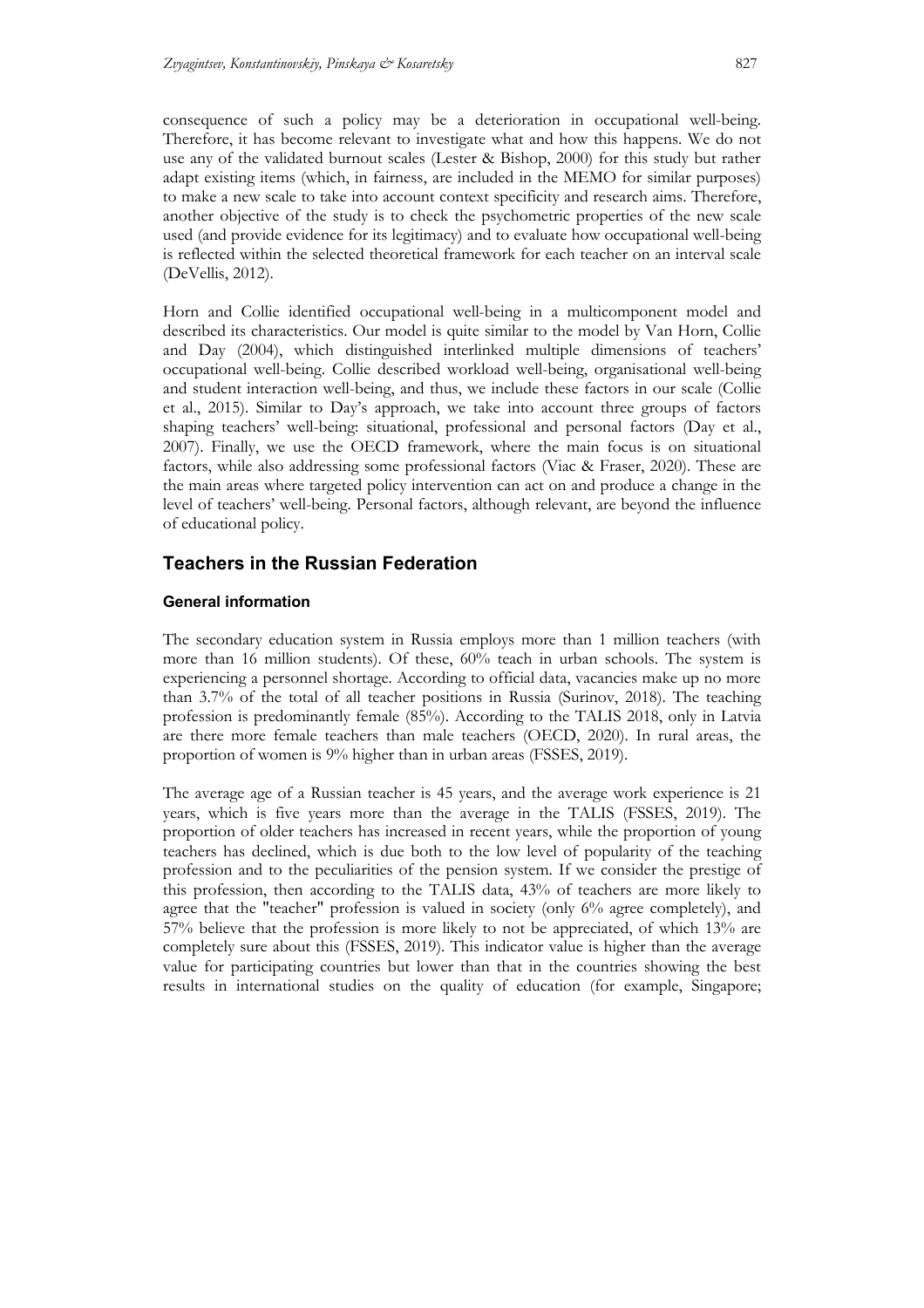OECD, 2020). Two-thirds of Russian teachers consider their profession to be underappreciated by society but remain faithful to it and do not intend to change their occupation in the next 5 years. Nearly 15% of Russian teachers feel under-appreciated and plan to retire (OECD average 21%; FSSES, 2019).

In surveys, one-third of teachers note that attitudes towards teachers in society have deteriorated in recent years (Kosaretsky et al., 2019). Although the perception of the teaching profession as being desirable for children to pursue when they grow up has improved slightly in recent years, for the majority of the population, this profession remains "undesirable for children to pursue" (Kosaretsky et al., 2019).

### **Working conditions**

In Russian schools, 90% of teachers work under open-ended contracts (OECD average 82%; FSSES, 2019). In accordance with the law, the paid working time of a teacher ("rate") must be 36 hours, including 18 hours of actual teaching. According to statistics, the number of rates employed by one teacher is on average 1.3 in urban areas and 1.2 in rural areas (Surinov, 2018). However, according to the survey, half of teachers work at 1.5 or more rates (Kosaretsky et al., 2019).

The duration of the working week of Russian teachers is 43 hours (almost 5 hours more than the average for countries participating in the TALIS). Moreover, teaching takes 24 hours (4 hours more than the research average) per week. Female teachers work almost 7 hours per week more than male teachers (FSSES, 2019).

The class size in Russian schools is 25 students in urban schools and 12 students in rural schools. The number of students per teacher is 14 (Surinov, 2018), but this figure has been increasing in recent years. For this figure in terms of primary school (20.6), Russia is ahead of all OECD countries, except Mexico (OECD, 2020). In terms of performance in basic school, this figure is close to the OECD average of 10.5 (13.7 and 7.9 for urban and rural areas, respectively; FSSES, 2019).

## **Salary**

The salary system that has existed since the last century suggests the dependence of salaries on the level of education and work experience of teachers. In 2007, the so-called "new salary system" was introduced (Frumin & Kasprzhak, 2012), which involved the allocation of the basic part related to job responsibilities and workload, the level of education, the subject taught, and the stimulating part. Incentive payments were established for each teacher depending on the quality of his or her work (the results of the final attestations of students, participation and victory in subject Olympiads and competitions, etc.) and are distributed in accordance with the provisions on labour incentives adopted in schools (must be agreed upon by the governing board of the school). The new model has been criticised by a large number of teachers due to the instability (uncertainty) of salary size during the year, the opacity of the calculation mechanism, and the increase in reporting (Kosaretsky et al., 2019).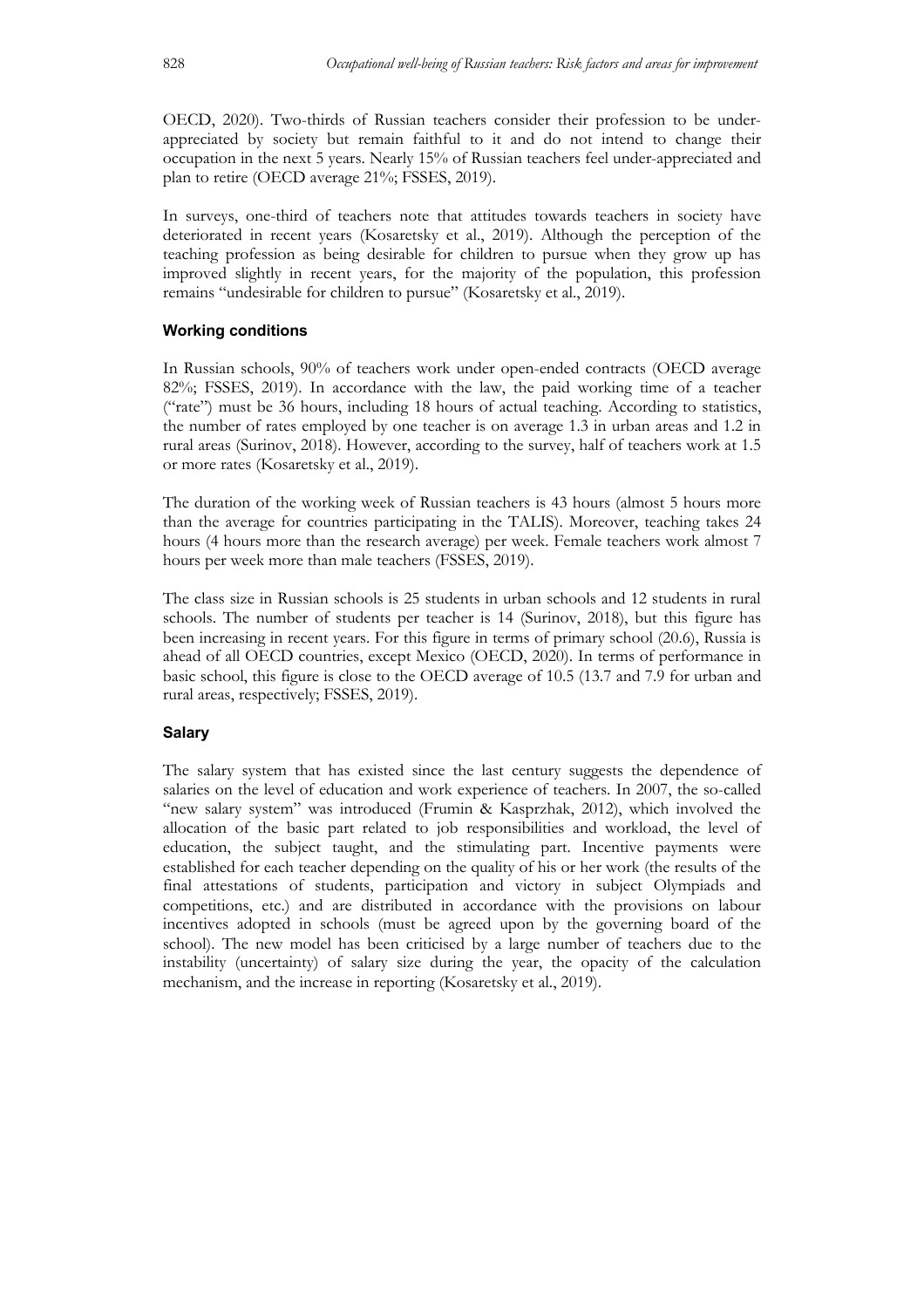In 2012, the President of the Russian Federation issued a decree on bringing the salaries of teachers of general education to the average level for the region's economy. There was a noticeable increase in the salary of schoolteachers in nominal terms and from the standpoint of achieving the national average standard set in the presidential decree. The average salary of a schoolteacher was approximately \$7,500 per year in 2018 (overall average salary in Russia \$9,100) (Surinov, 2018) In OECD countries the average salary for a primary school teacher with 10 years of experience was \$44,784 per year (OECD, 2020).

The salary increases that have taken place in the past few years have occurred due to the allocation of additional budgetary funds, and to an increase in the hourly workload and in the student-to-teacher ratio. The pay increase mechanism further stimulated an increase in bureaucratic burden. Thus, the effect of salary growth has been largely offset by these factors (Frumin et al., 2016). More than 60% of teachers in Russia are dissatisfied with their salaries (Klyachko, 2018). In recent years, teachers have noted a reduction in their material opportunities—for travel and recreation and to purchase necessary household items, clothing and food—decreasing the time that teachers can devote to their families (Kosaretsky et al., 2019).

Russians consider the low salaries of teachers to be the main reason for the reluctance of young professionals to want to become teachers. If additional funding were to become available, the most important considerations for Russian teachers are an increase in their own salaries (82% versus 69% on average in the TALIS), and reducing the paperwork and administrative burden by hiring support staff (66% versus 55% on average in the TALIS) (FSSES, 2019). Various polls in recent years have shown teachers' dissatisfaction with the increase in workload and accountability (Froumin et al., 2016; Kosaretsky et al., 2019).

#### **Job satisfaction and stress**

According to the TALIS, approximately 16% of Russian teachers noted that work, to one degree or another, negatively affects their psycho-emotional state; 53% do not feel a significant negative impact of work on their psycho-emotional health, and 31% of teachers do not notice such an effect at all. Fifteen percent of teachers reported a significant or strong negative effect of work on their physical condition. The remainder of teachers believe that work does not affect their physical health or does not significantly affect them. Approximately 18% of Russian teachers noted that they are exposed to stress at work: 13% of teachers largely agree that they experience stress at work, and more than 4% fully agree with this statement. This figure is two and a half times lower than the average for all countries participating in the TALIS 2018 (FSSES, 2019).

The majority of teachers in Russia (61%) say that they experience little stress; one out of every 5 Russian teachers (21%) does not experience any stress at all, which is almost twice the TALIS average (12%; FSSES, 2019). On average, for the OECD, the proportion of teachers reporting that they are not stressed at all at work is only 9% (OECD, 2020). There are three main sources of stress, correlated with those that are highlighted in the total TALIS sample: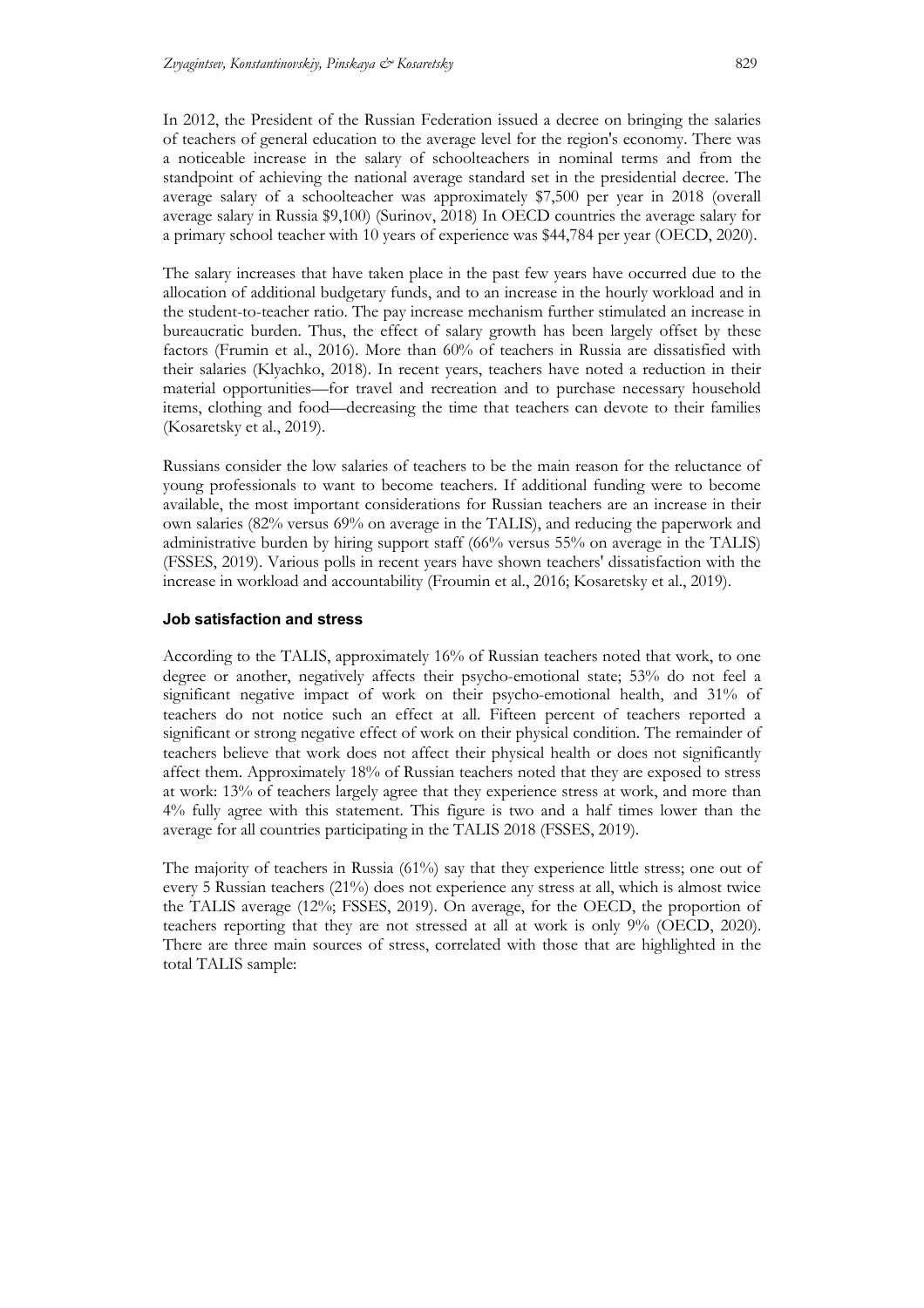- the need to comply with constantly changing requirements from authorities and the administration (46%);
- a sense of responsibility for the educational achievements of students (40%); and
- excess administrative work (39%; FSSES, 2019).

According to the TALIS data from the previous wave, which was conducted in 2013, young teachers, similar to teachers working with disadvantaged students, must solve the most difficult problems in terms of classroom management and the organisation of work in the classroom. A young teacher has 72.6% of their time left for teaching and learning, a teacher in a difficult class has 72.3%, and their older colleagues or those working in favourable classes have 88% (Pinskaya et al., 2016).

Young teachers and those who work in classes with the highest proportion of students from families with low SES and learning problems are least satisfied with their work and profession. One-third of teachers under the age of 39 years feel that it might be better to choose another profession. Among middle-aged teachers, 18% agree with this statement. Among the most critical group—teachers working with disadvantaged children—38% doubt their choice of profession, while among their colleagues working with the most prosperous students, only 18.5% doubt their choice (FSSES, 2019). Young teachers and teachers working in difficult classrooms generally rate the quality of the school environment lower. These teachers are less involved in professional communication and less likely to carry out joint educational or research activities with other teachers (FSSES, 2019; Kosaretsky et al., 2019).

In addition to salaries, the proliferation of reporting is a leading factor causing teachers' dissatisfaction with their working conditions. The preparation of reporting documentation is associated with external inquiries to the school and monitoring, with procedures for inschool quality control and, to a large extent, with procedures for assessing performance under the existing salary system (Kosaretsky et al., 2019). At the same time, according to the TALIS, in general, Russian teachers show a high level of satisfaction with their work and a low level of desire to change it (e.g., 12% in Russia, 21% on average in the TALIS, and 39% in Singapore; OECD, 2020). The longer teachers are in the profession, the more often they report job satisfaction (FSSES, 2019).

Our study is part of "Monitoring of Education Markets and Organisations" (MEMO), a broader project examining the specifics of educational life in Russia. Our work sheds light on the issues concerning the occupational well-being of teachers in the Russian Federation who were previously almost unrepresented on the international scientific agenda. At the same time, we investigate the factors related to the occupational well-being of teachers, which are of value not only for Russia but also for other countries around the world. The study emphasises professional activities when analysing the reasons for a lack of enthusiasm and signs of burnout. Our goal is to build a model that allows us to assess how occupational well-being is connected to the individual and professional characteristics of a teacher, given the school environment and working conditions, i.e., factors that can be considered and purposefully transformed through social management. We take into account the fact that school environments and working conditions, which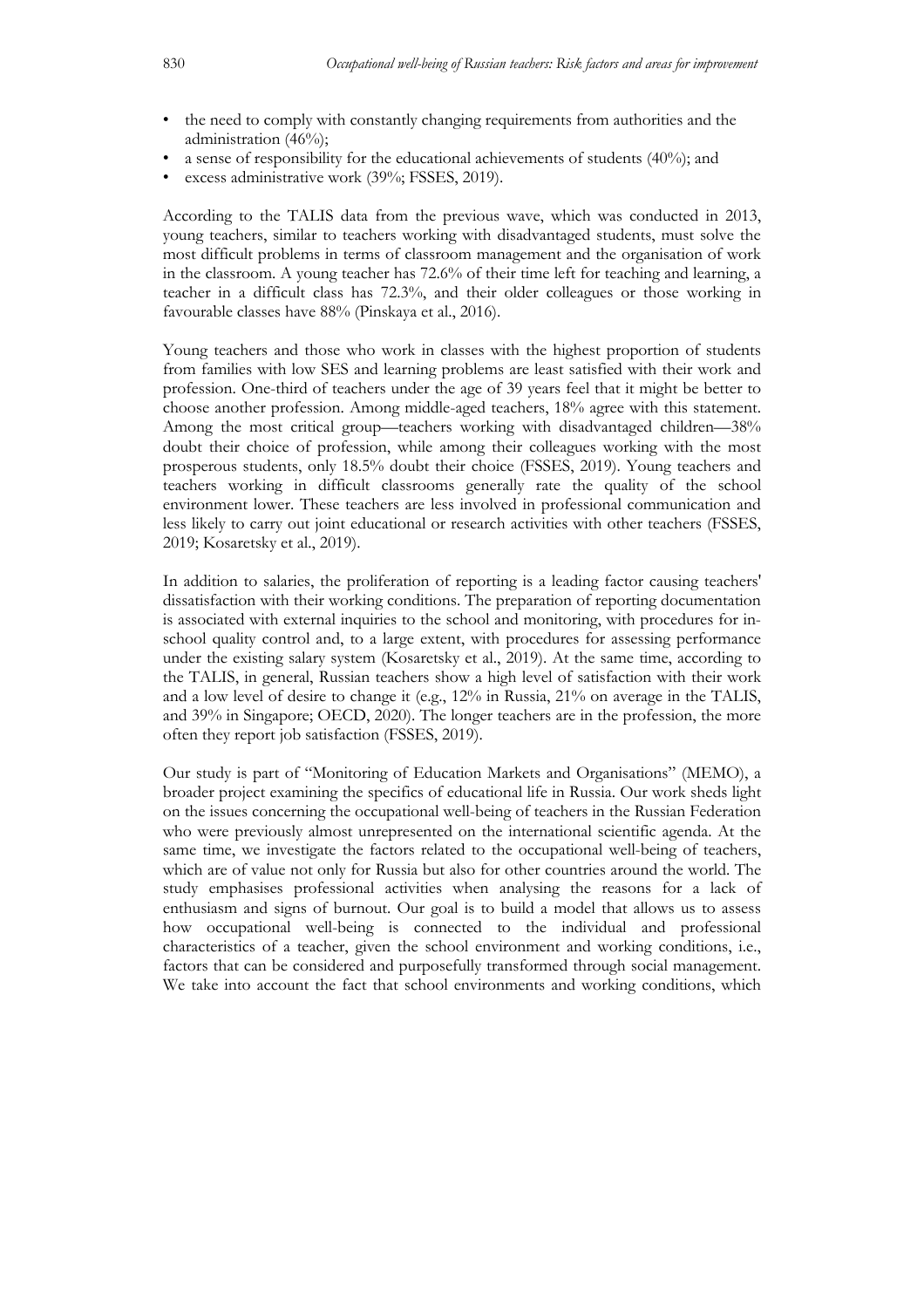both are organisational factors, are determined by the country setting and its educational policy. This work also assesses the differences in teacher well-being levels among teachers working in areas of varying sizes.

## **Method**

The data for this study are taken from a survey of teachers administered as part of the MEMO project, which presents information on recent trends in education in Russia: the choice of educational program, the funding of education, the strategies of educational institutions, overall management, the allocation of resources, hiring policies, etc. The information has been updated annually since 2002 based on a methodology that allows for the direct comparability of the data. The survey covered 8 federal districts (in addition to Moscow). We use secondary data from the last survey of teachers, which took place in 2015-2016.

## **Sample**

A sample of 2,014 teachers was surveyed:

- 72% secondary and high school teachers; 28% primary school teachers;
- 8% males; 92% females;
- Mean age: 44 years (SD: 11, minimum age: 19, maximum age: 78); and
- Settlement type:
	- Moscow: 13.5%
	- Cities with over 1 million people:12.7%
	- Cities with  $100,000$  to 1 million people:  $23.5\%$
	- Cities with less than 100,000 people: 16.7%
	- Villages: 33.6%.

A stratified two-stage sampling method was used. In the first stage, schools with different contextual characteristics (form of ownership, territory, features of ongoing educational programs, etc.) are selected from different districts. In the second stage, only teachers with a full teaching load at a single school are included in the sample. See the official project page for details on sampling in the MEMO study (Memo Project, n.d.).

## **Questionnaire**

In the MEMO questionnaire for teachers, we examined the following data regarding their professional activities:

- Characteristics of the location, school environment and student body;
- Features of professional development;
- Satisfaction with the current working conditions;
- Subjective assessment of changes in teachers' professional activities and life in terms of their workload, financial resources, and leisure activities;
- Professional attitudes:
- Attitudes towards student achievement; and
- Wage level.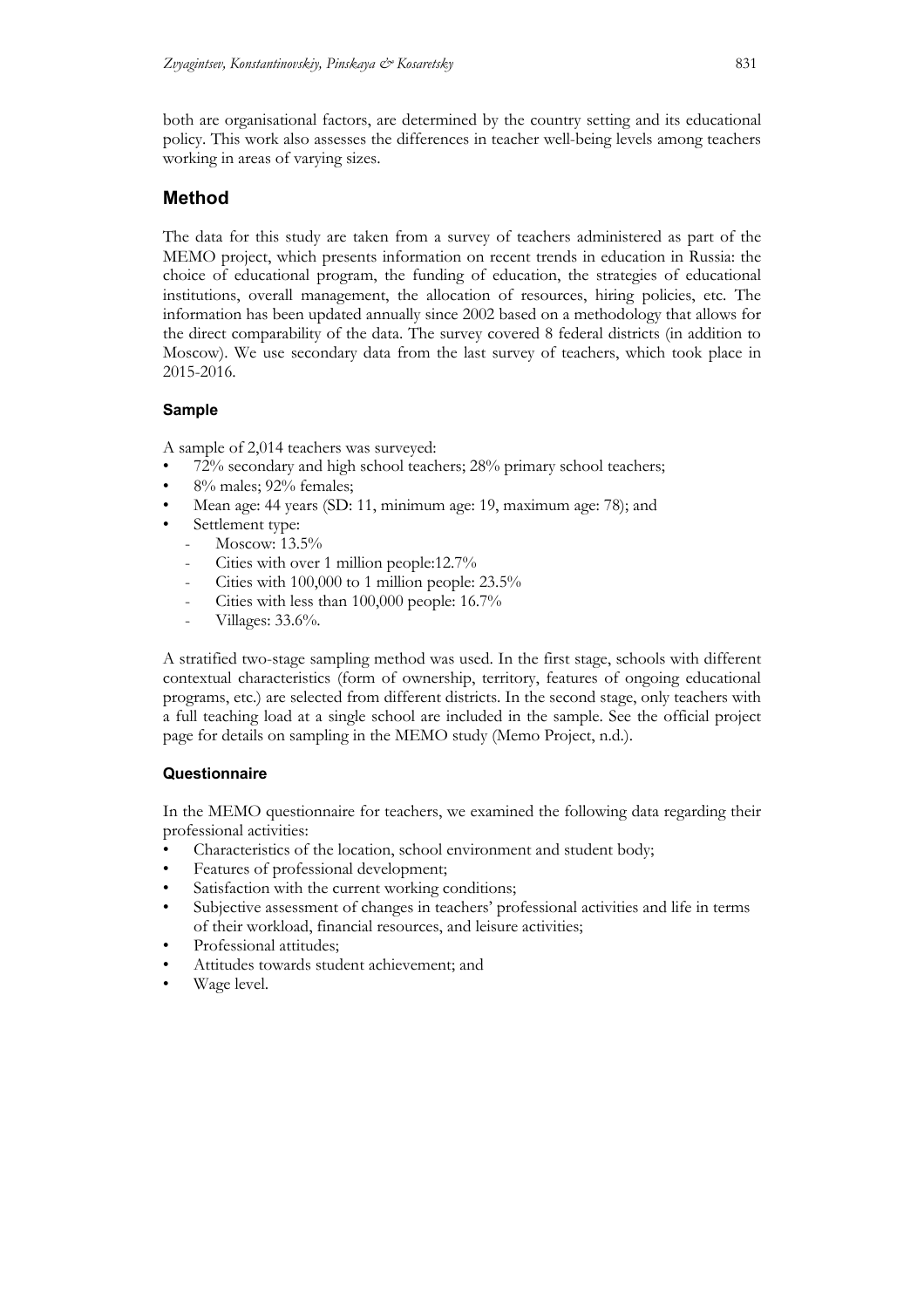The MEMO questionnaire was supplemented with a target scale for detecting displays of occupational well-being or dysfunction, which contained 4 groups of statements, with three statements per group. For space reasons we omit details of the psychometric analysis, but are ready to provide further data. To summarise the results, we concluded that the tool we use has quite good psychometric properties and can be used in research. Despite some problems, the quality and characteristics of the tool are completely satisfactory. In the next stage of analysis, we used the level of occupational well-being on this scale in logits as a dependent variable in a multilevel regression model. The variable obtained in the Rasch model has a significant advantage over a similar variable that we could obtain through classical test theory, as it is completely interval, which is much more consistent with the regression analysis assumptions. As a result, we have a onedimensional construct represented by one interval variable, collected from 12 statements.

#### **Multilevel regression model construction and variable description**

In our multilevel regression model, we examine the relationship between the level of occupational well-being and various contextual factors, attitudes, and working conditions. Therefore, we use the obtained individual measures of teacher well-being levels as a dependent variable to build a multilevel regression model (at the individual and school levels). We use various variables related to teacher attitudes, contextual characteristics and sociodemographic data as independent variables (predictors and covariates). As a grouping variable, we use teachers' affiliation with schools.

The selection of independent variables was based on various grounds. First, theoretical assumptions were made about which factors may be related to occupational well-being level. We relied on the data obtained during the literature analysis of different studies and developments aimed at identifying the relationships among socioeconomic factors, teachers' attitudes, the subjective dynamics of teacher-society relations, and occupational well-being levels (Caprara et al., 2006; Dworkin, 2009; Klassen & Tze, 2014; Konstantinovskiy et al., 2019). Second, we used a correlation matrix designed during preliminary data analysis. The exploratory form of the study allowed us to conduct an initial selection of some independent variables in this way. It is worth noting that not all independent variables were regarded as predictors, and some of them were covariates that should be controlled to achieve maximum clarity and quality of analysis, given the existing limitations. A complete list of variables with an exact description of the wording is presented in the Appendix.

### **Model**

After building our regression model, the major assumptions of linear models (homoscedasticity, no multicollinearity, and a linear relationship) are verified. As a result, we can conclude that they are not violated. The model has a rather high explanatory power, but we naturally avoid causal interpretations (as it is only a correlational study). In Table 1, asterisks identify the variables that are significantly related to the level of occupational well-being while controlling for other variables. The remaining variables do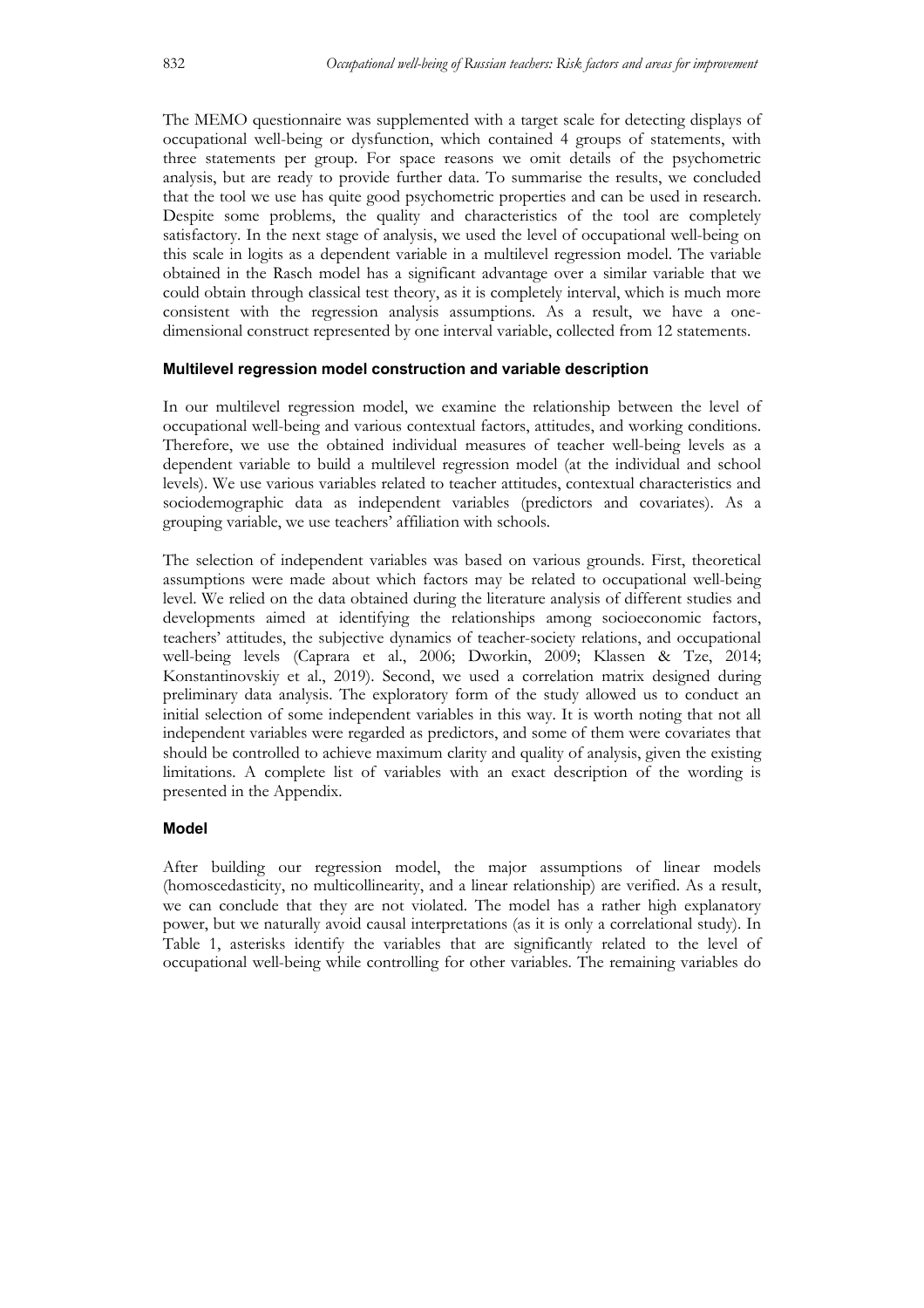not demonstrate a significant statistical relationship with the level of well-being when controlling for other variables in the model.

| Regression                                                 |                 |                       |
|------------------------------------------------------------|-----------------|-----------------------|
| Dependent variable                                         | Nonstandardised | P-value               |
| Well-being level                                           | regression      |                       |
| <b>Independent variables</b>                               | coefficient     |                       |
| Teaching experience (interval)                             | $0.01**$        | $0.007\,$             |
| Respondent finds his or her work important - benefit for   | 0.02            | 0.678                 |
| society (dichotomous)                                      |                 |                       |
| Respondent likes everything about his or her work at       | $0.23***$       | 0.000                 |
| school (dichotomous)                                       |                 |                       |
| Respondent finds his or her work important — moral         | $0.21***$       | 0.000                 |
| education of children and youth (dichotomous)              |                 |                       |
| Proportion of children from families where both parents    | $0.004**$       | 0.002                 |
| have a college degree (interval)                           |                 |                       |
| Attitudes: the reason for students' high academic          | $-0.06$         | 0.139                 |
| achievements - natural abilities and talents (dichotomous) |                 |                       |
| Attitudes: the reason for students' high academic          | 0.02            | 0.553                 |
| achievements - personal efforts (dichotomous)              |                 |                       |
| Attitudes: the reason for students' high academic          | $0.16***$       | 0.000                 |
| achievements — high-quality teaching at school             |                 |                       |
| (dichotomous)                                              |                 |                       |
| Overall time spent at work at his or her school (interval) | $0.00\,$        | 0.243                 |
| Total monthly income (interval)                            | $0.01**$        | 0.002                 |
| Participation in professional networking (dichotomous)     | $0.23***$       | $0.000\,$             |
| Having gained more respect from students at his or her     | $0.14*$         | 0.014                 |
| school over the past two years (dichotomous)               |                 |                       |
| Having gained more respect from parents at his or her      | $0.18**$        | 0.002                 |
| school over the past two years (dichotomous)               |                 |                       |
| Society's attitudes towards the teaching profession have   | $0.17**$        | 0.002                 |
| improved over the past two years (dichotomous)             |                 |                       |
| Gender (dichotomous)                                       | 0.02            | 0.818                 |
| Age bracket of students whom he or she interacts with at   | $-0.04$         | 0.376                 |
| school (dichotomous, primary/secondary school)             |                 |                       |
| Marital status (dichotomous)                               | $-0.04$         | 0.364                 |
| School type (dichotomous)                                  | $-0.03$         | 0.696                 |
| Multilevel R-square model                                  |                 |                       |
| Bryk/Raudenbush R-squared level 1<br>0.15                  |                 | % of explained        |
| Bryk/Raudenbush R-squared level 2                          | 0.40            | variance              |
| Percentage of variance explained by school grouping        | Coef.           | Std.<br>95% coef.     |
| ICC. School level                                          | 0.18            | interval<br>err.      |
|                                                            |                 | 0.03<br>$0.13 - 0.25$ |

Table 1: Multilevel regression model

 $*_{p} < .05; **_{p} < .01; **_{p} < .001$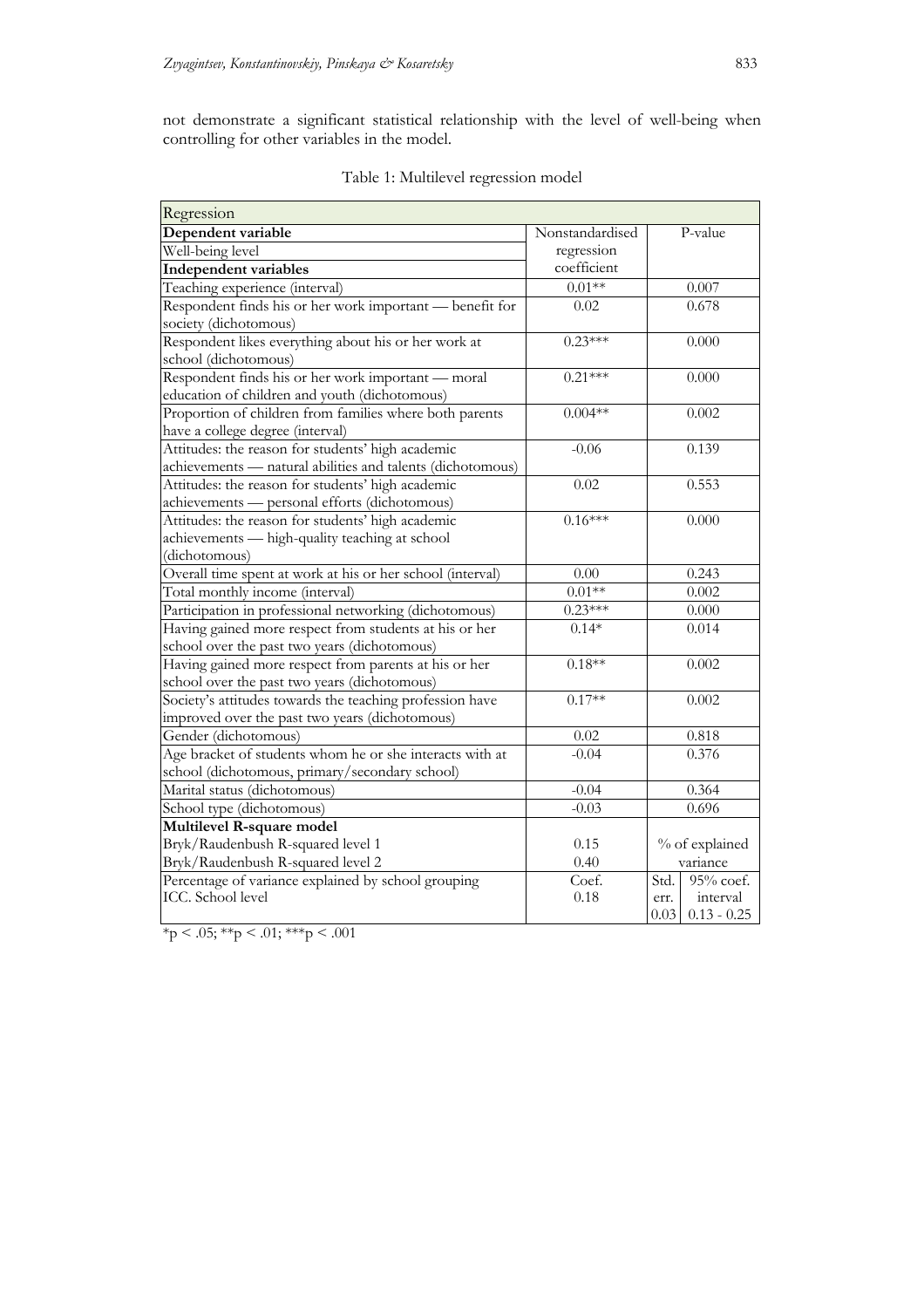A comparison of different areas is performed as a separate analysis instead of using dummy variables due to the major practical significance of this issue in the Russian context — Moscow teachers traditionally receive much higher salaries than teachers in the regions, and also act as a "standard" against which everyone else is compared. One-way analysis of variance with covariates (ANCOVA) is used, the results of which are shown in Table 2.

|              | Dependent variable: Occupational well-being on a logit scale                      |                      |                       |                         |                         |
|--------------|-----------------------------------------------------------------------------------|----------------------|-----------------------|-------------------------|-------------------------|
|              |                                                                                   | Mean                 | Std.                  | 95% confidence interval |                         |
| Type of area |                                                                                   |                      | error                 | Lower bound             | Upper bound             |
| Moscow       |                                                                                   | .513a                | .082                  | .353                    | .674                    |
|              | City with $\geq 1$ million people                                                 | .813a                | .054                  | .708                    | .919                    |
|              | City with 100,000 to 1 million people                                             | .909a                | .040                  | .831<br>.987            |                         |
|              | City with less than 100 thousand people                                           | .835a                | .047                  | .743<br>.928            |                         |
| Rural areas  |                                                                                   | .947                 | .035                  | 1.015<br>.880           |                         |
|              | Controlled variables: School socioeconomic composition and teachers' income level |                      |                       |                         |                         |
|              |                                                                                   | Mean differ-<br>Std. | 95% confidence        |                         |                         |
| Type of      |                                                                                   |                      |                       |                         | interval for difference |
| area         |                                                                                   |                      | ence $(I-J)$<br>error | Lower bound             | Upper bound             |
| Moscow       | City with $\geq 1$ million people                                                 | $-.300*$             | .098                  | $-.575$                 | $-.025$                 |
|              | City $100,000$ to 1 million                                                       | $-.395***$           | .098                  | $-.670$                 | $-.120$                 |
|              | City with less than 100,000                                                       | $-.322**$            | .098                  | $-.599$                 | $-.046$                 |
|              | Urban and rural settlements                                                       | $-.434***$           | .097                  | $-.707$                 | $-161$                  |

|  |  | Table 2: ANCOVA area comparison |
|--|--|---------------------------------|

P-value:  $* < .05; ** < .01;*** < .001$ 

## **Findings and discussion**

### **Personal characteristics of teachers**

#### *Demographics*

A factor that is obviously and positively related to teacher well-being is teaching experience (which is naturally connected to age, and thus, we include it in the demographics). The more teaching experience a teacher has, the higher the level of his or her occupational well-being. These data confirm the results of the TALIS, which show that experienced teachers feel better at school compared to young teachers. Factors such as a low level of professionalism and adaptation to school situations, a lack of necessary connections within teaching staff and the presence of other factors that are not controlled by the researchers, as well as income level, may have a significant effect on occupational well-being. The average salary of young and less experienced teachers is much lower than that of their older colleagues. This difference was nearly 20% (OECD, 2014, 2020). There is no significant connection between gender and the level of occupational well-being. Marital status is also insignificant in terms of occupational well-being.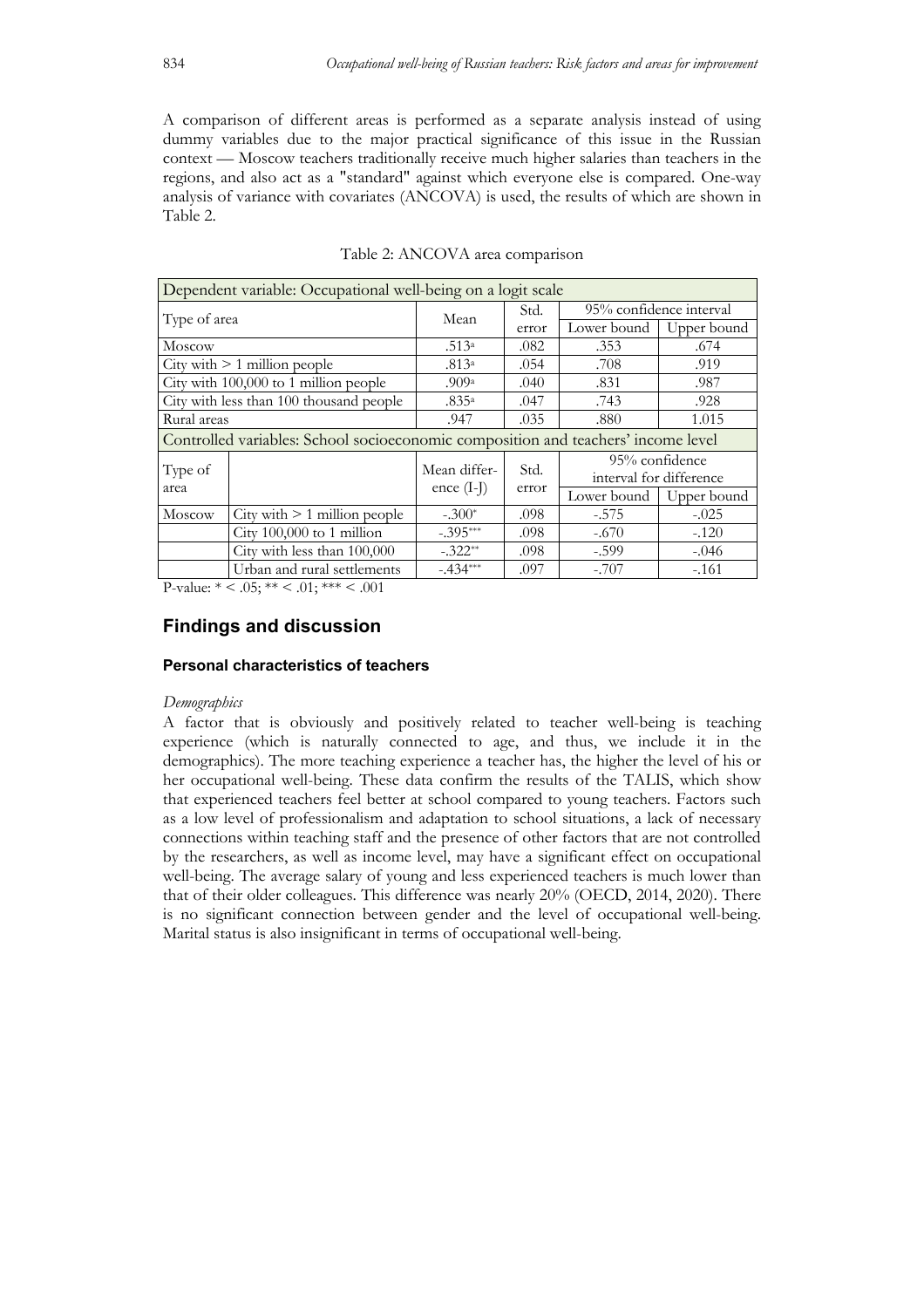#### *Work attitudes*

Teachers' work attitudes have a significant effect on their occupational well-being. Teachers consider the moral education of children and young people an important aspect of their work. Experts and the teaching and parent communities in the Russian media have recently emphasised the importance of such educational work at school. Naturally, our respondents share this opinion.

It is also significant that our respondents believe that high-quality teaching at school is the reason for students' high academic achievements. Teachers who believe that students' successful academic performance is caused by high-quality teaching have a higher level of occupational well-being (and vice versa). The following attitudes are found to be nonsignificant: teachers seeing their work as beneficial for society, and believing that students' natural talent and individual efforts contribute to students' strong academic results.

#### *Participation in professional associations and communities*

We regard teachers' participation in professional organisations as a personal characteristic since *involvement in professional networking* is found to be significant. It is essential that this particular and most modern form of professional development is associated with occupational well-being. In the case of more traditional forms of professional development, like special workshops or seminars organised by teacher training colleges, there is no connection between them and occupational well-being (OECD, 2009).

#### **Environment 1. Micro level: class, school**

#### *Student body*

An important factor that connected to teacher well-being is (predictably) school socioeconomic composition, quantitatively expressed as the percentage of students from families where both parents have a higher education degree. This indicator is positively related to the level of occupational well-being. It is important to note that another indicator, the percentage of students from disadvantaged families, is negatively related to the level of well-being. Teachers with the most socially disadvantaged students exhibit the lowest levels of occupational well-being (Konstantinovskiy et al., 2019). Domestic studies have addressed the relationship between students' socioeconomic status and their academic achievements (Pinskaya et al., 2019; Pinskaya et al., 2018).

#### *Work compensation*

The factor that is definitely associated with occupational well-being is total income, and this association is positive and significant. Undoubtedly, it also reflects the above mentioned connection with the wage level, which depends on teaching experience.

#### *Teachers' attitudes towards schools and students*

Study data show that teachers who demonstrate a high level of occupational well-being are more likely to evaluate changes as being positive. In particular, they indicate that over the past two years, teachers have gained more respect from students at school, as well as from parents. Teachers with a high level of occupational well-being are more likely to say that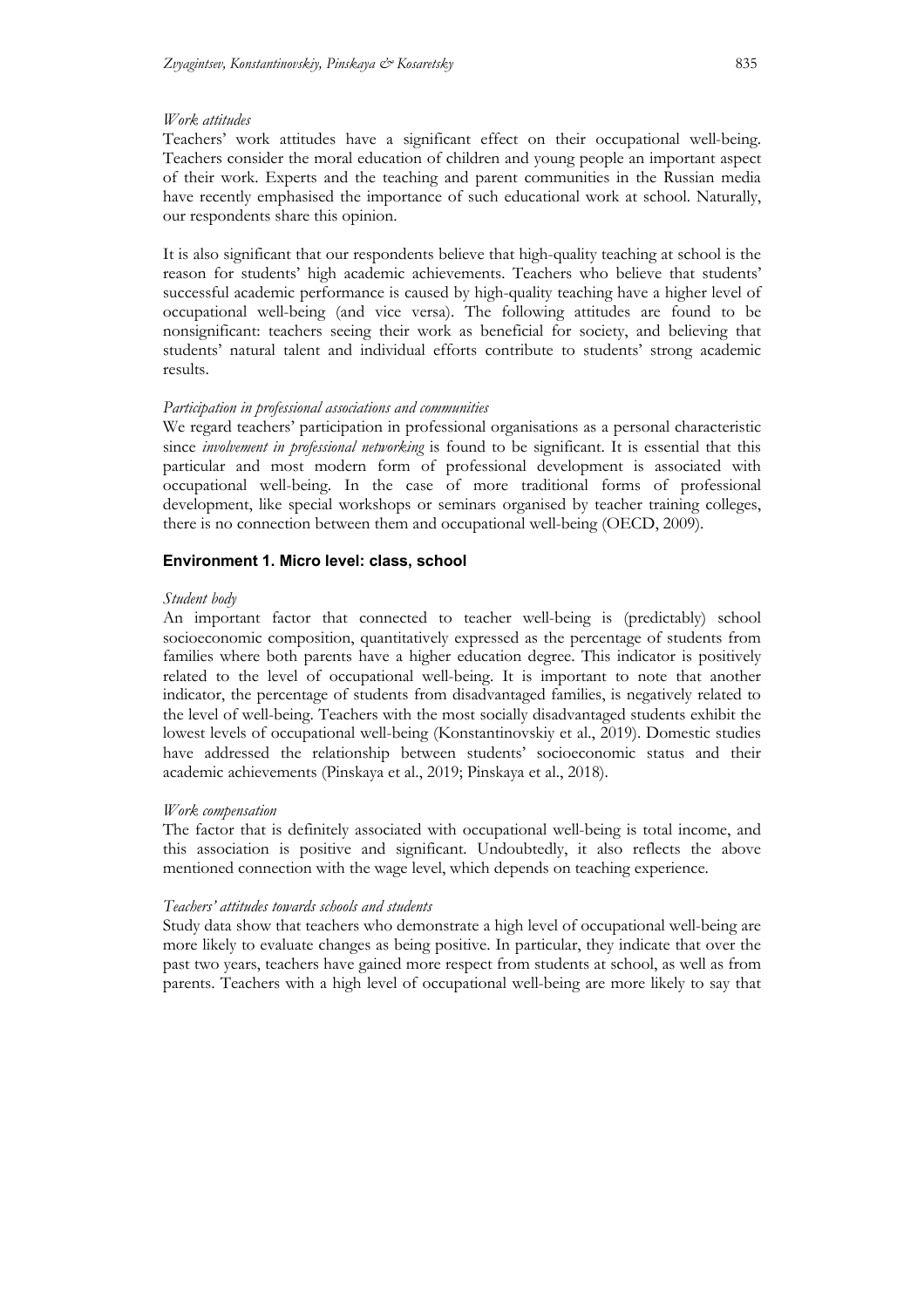they like everything at their schools. However, this connection is obvious and it would be strange to assert the opposite.

The type of school1, the classes that respondents teach and the total time spent on working activities is found to be insignificant for the level of occupational well-being. In addition, it is worth considering the significant value of the intraclass correlation coefficient, which shows that 18% of the variance in occupational well-being levels (taking into account the confidence interval) is explained by how teachers are grouped by school (Gelman & Hill, 2006). Similar conclusions can be found in previous studies (Wolf et al., 2015).

#### **Environment 2. Meso level: school environment**

An analysis of the research data shows that characteristics of the area where a school is located are important for teacher well-being. We have to take into account school socioeconomic composition and teacher income; then, the population (or, possibly, the level of urbanisation) of the area becomes nonsignificant. A higher salary and a more favourable student body contribute to higher levels of occupational well-being, and if we control for these variables in the analysis, we can see that all the area types are similar, except for Moscow. The occupational well-being of teachers living and working elsewhere is higher than that of those in Moscow. This finding prompted us to conduct additional data analysis on the sample of Moscow teachers to identify local factors related to their occupational well-being. When analysing their answers to various questions on the wellbeing scale, their answers in all topical units practically did not differ from the answers of teachers living and working in other areas. There is one significant exception, the relationship between Moscow teachers and school administrations. It is obvious that Moscow teachers evaluate their relationships with administrations more negatively than do their colleagues from other areas, for whom this side of school life is much more conflicting.

A possible explanation for this may be the reform of the Moscow system of general education conducted in 2012-2013. During this process, a school merger was undertaken, similar to that implemented in a number of other countries (Meyer et al., 1986; Strang, 1987) and that potentially had a number of negative effects. The former administration of the merged schools resigned, and teachers received a new leader appointed from above. We believe that long-term, often informal, relations between teaching staff and school administrations have been destroyed. The distance between principals and teachers has significantly increased. Communication has been hindered due to a massive increase in the number of teachers assembled under one principal, as well as due to the spatial remoteness of the central office from school buildings included in one school complex.

<sup>1</sup>At the time of the study, comprehensive schools in Russia could be defined as "ordinary" and "elite" (gymnasiums/lyceums).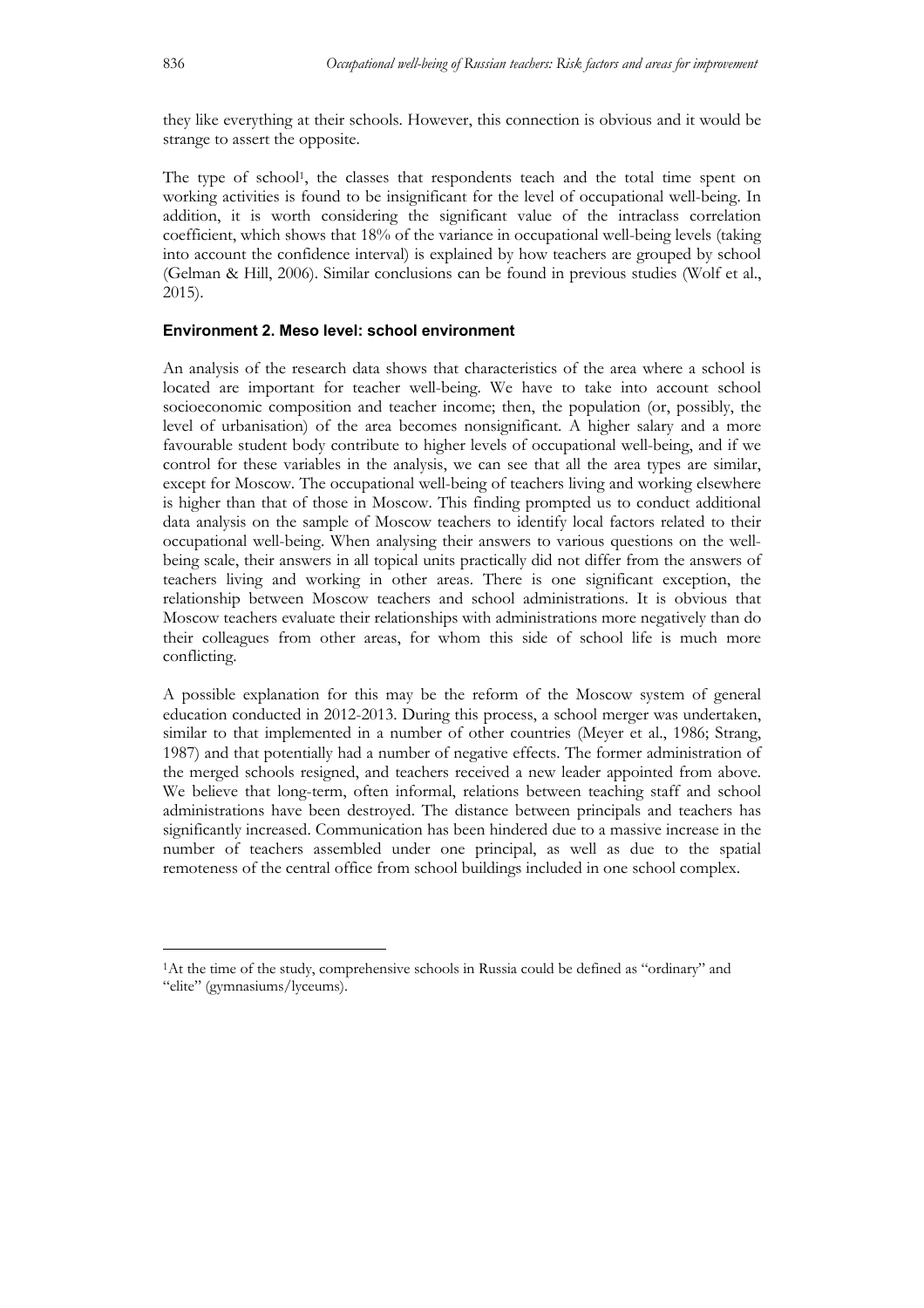#### **Environment 3. Macro level: society's attitudes towards teachers**

One of the current challenges and hot topics in Russian society is the prestige of the teaching profession. However, its status has changed significantly over the years. Naturally, societal attitudes towards them are crucial for teachers and their occupational well-being. This study has shown that the level of teachers' occupational well-being is positively correlated with the opinions of teachers and that over the past 2 years, society's attitudes towards the teaching profession have improved.

## **Conclusions**

We can conclude that teachers with a high level of occupational well-being are usually women or men in their 30s or older (with five or more years of teaching experience). We can encounter them in a large city, in a small town or in a village. We assume that they are lucky to have this particular socioeconomic composition. Moreover, there are many students from families where both parents have a higher education degree, and the salaries of teachers who have these students are higher than those of their colleagues. Teachers are constantly engaged in professional development through participation in professional networking. They are inspired by the fact that over the past two years, society's attitudes towards the teaching profession have improved. Additionally, at their schools, teachers have gained more respect both from students and parents. As a result, they like everything at their schools. Moreover, they consider the moral education of children and youth an important aspect of their work and believe that high-quality teaching is the reason for students' high academic performance. However, the opposite is also true.

In this study, we have to rely on the information obtained during the survey of teachers corresponding closely to their true opinions and beliefs. We cannot exclude the possibility that their answers were shaped by social expectations. As the TALIS has shown, older teachers and those who teach the most socially successful students tend to give answers that are socially expected (OECD, 2020). The results obtained from the TALIS data analysis are quite consistent with the fact that teaching experience and a favourable student body are positively related to occupational well-being (OECD, 2014). However, researchers who have studied the shift in teacher responses that occurs during selfreporting methods have not been able to determine the quantitative indicators that enable us to evaluate the degree of such a shift. Therefore, we have to accept the survey results with certain limitations. However, we can use the distinction between low inference and high inference indicators, as was done in the last OECD framework on teachers' wellbeing (Viac & Fraser, 2020). Low inference indicators are defined as being mainly descriptive and non-judgemental, such as school type, demographics or participation in a given activity or number of years working at the same school. High inference indicators are defined as those based on the perception, assessment or opinion of the individual, such as work attitudes or a teacher's overall attitude towards his or her school.

Regardless of the risks determined by the accuracy of input data and assumptions during the development and application of the original research methodology, we are able to understand the relationship between teacher occupational well-being and a number of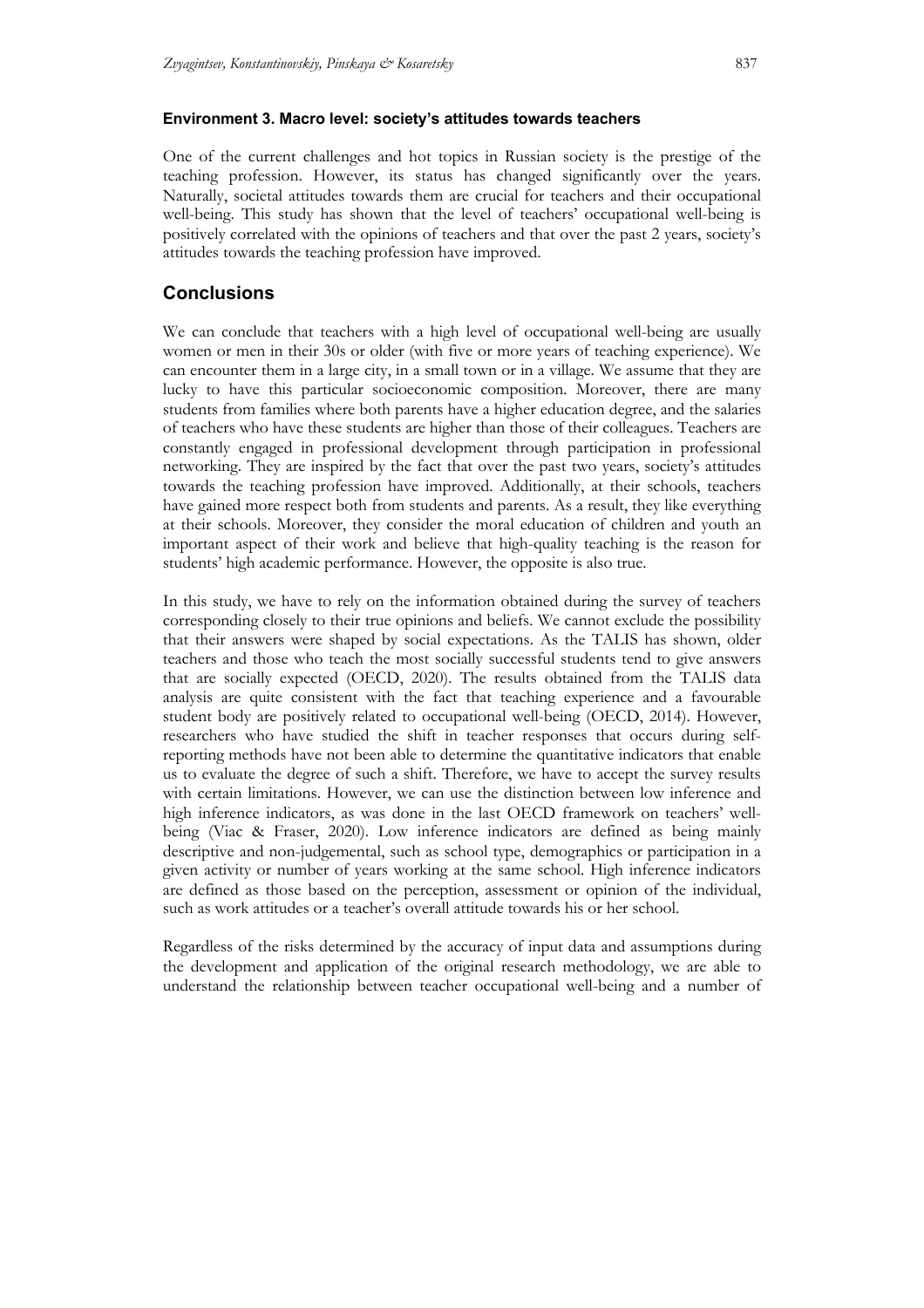factors related to the personal characteristics of teachers and the environment in which they work. Some of these factors are determined by the social context (for example, the socioeconomic composition of a school), and some can be affected by educational policy (Dworking, 2009); however, they cannot be independent of the social context (work compensation, society's attitudes towards the teaching profession, and respect for teachers at school). These data also correspond to the OECD framework on working conditions at a system level/school level concerning the factors related to occupational well-being, while others depend mainly on the teachers themselves, even though they are related to the first two categories (work attitudes and participation in professional associations and communities; Viac & Fraser, 2020). In that case, we have to say that teacher social capital is also a factor related to occupational well-being (in the OECD model, it is called the social dimension of teachers' occupational well-being).

These conclusions must be understood in the context of the essential limitations of the study, its quantitative nature. Based on the results, we can hardly speak in detail about the mechanisms of the relationships found. To eliminate this limitation in the future, one can resort to the use of a qualitative methodology, which was done in a number of the scientific papers we cited.

The discussion and designing of ways to change the situation involving stress and burnout among teachers should proceed from the noted complex nature of the factors leading to these disadvantages. We consider it a progressive trend of the education system to develop programs aimed at mastering the practices of self-regulation, mindfulness, stress resistance strengthening, and coaching and psychological support for teachers (Emerson et al., 2017; Flook et al., 2013; Matheny et al., 2000; Pyhältö et al., 2021). It should be borne in mind that these measures alone are not sufficient to obtain sustainable results, as all of them are still poorly represented in many developing countries (including Russia), though this process has begun and is moving along slowly. Developing new methods to improve teacher occupational well-being is especially important in the context of the pandemic and the related new factors causing teacher stress.

However, much more effort is needed to gain the capacity to cope with such stressors, or else they will be markedly less effective. We need to propose solutions for policy change at the state and school levels.

• At the state level, we need to think about the transformation of models for assessing the quality of the working conditions of teachers, accountability and bureaucratic burden (Dworkin, 2009; Howard & Johnson, 2004). Second, policy practices aimed at increasing general social inclusion—reducing segregation, regulating schools' socioeconomic composition, effective practices for the adaptation of migrants, reduction in the proportion of disadvantaged schools, etc.—are needed. All of this is necessary to simplify the lives of teachers and, as a result, reduce their stress.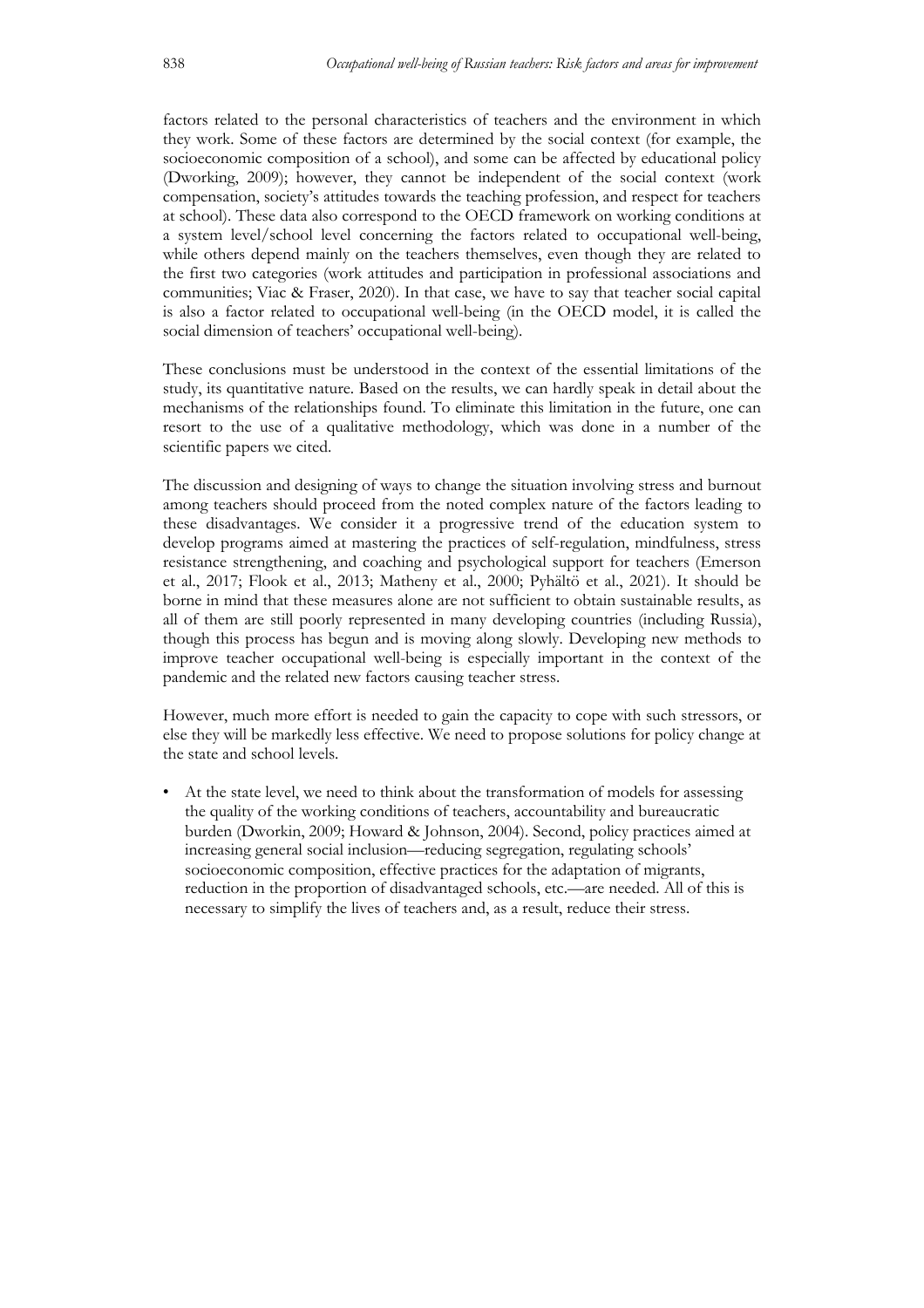• At the school level, the main focus should be on effective leadership, including caring principal leadership, cultivating trust, building a productive climate, increasing teacher autonomy, and delegating (Ford et al., 2019; Grissom et al., 2021), which will make it possible to better regulate local processes if federal policy does not reflect all the subtleties of real life.

## **Acknowledgement**

The authors would like to express their gratitude to Anthony Dworkin for assistance during the study and for providing materials.

### **References**

- Aelterman, A., Engels, N., Van Petegem, K. & Verhaeghe, J. P. (2007). The well-being of teachers in Flanders: The importance of a supportive school culture. *Educational Studies*, 33(3), 285-297. https://doi.org/10.1080/03055690701423085
- Bond, T. G. & Fox, C. M. (2003). Applying the Rasch model: Fundamental measurement in the human sciences. *Journal of Educational Measurement*, 40(2), 185-187. https://doi.org/10.1111/j.1745-3984.2003.tb01103.x
- Boyko, V. (2000). Emotional burnout syndrome in professional communication. Sudarinya. [not verifiable 30 May 2022] https://search.rsl.ru/ru/record/01002704528
- Bullough, R. V. & Baughman, K. (1996). Narrative reasoning and teacher development: A longitudinal study. *Curriculum Inquiry*, 26(4), 385-415. https://doi.org/10.2307/1180195
- Burke, R. J. & Greenglass, E. (1995). A longitudinal study of psychological burnout in teachers. *Human Relations*, 48(2), 187-202. https://doi.org/10.1177/001872679504800205
- Caprara, G. V., Barbaranelli, C., Steca, P. & Malone, P. S. (2006). Teachers' self-efficacy beliefs as determinants of job satisfaction and students' academic achievement: A study at the school level. *Journal of School Psychology*, 44(6), 473-490. https://doi.org/10.1016/J.JSP.2006.09.001
- Collie, R. J., Shapka, J. D., Perry, N. E., & Martin, A. J. (2015). Teacher well-being: Exploring its components and a practice-oriented scale. *Journal of Psychoeducational Assessment*, 33(8), 744-756. https://doi.org/10.1177/0734282915587990
- Curry, J. R. & O'Brien, E. R. (2012). Shifting to a wellness paradigm in teacher education: A promising practice for fostering teacher stress reduction, burnout resilience, and promoting retention. *Ethical Human Psychology and Psychiatry*, 14(3), 178-191. https://doi.org/10.1891/1559-4343.14.3.178
- Day, C. & Gu, Q. (2013). Resilient teachers, resilient schools: Building and sustaining quality in testing times. Routledge. https://doi.org/10.4324/9780203578490
- Day, C., Sammons, P. & Stobart, G. (2007). *Teachers matter: Connecting work, lives and effectiveness*. McGraw-Hill Education (UK). https://www.mheducation.com.au/teachers-matter-connecting-work-lives-andeffectiveness-9780335220045-aus
- DeVellis, R. F. (2012). *Scale development: Theory and applications*. SAGE. [5th ed.] https://us.sagepub.com/en-us/nam/scale-development/book269114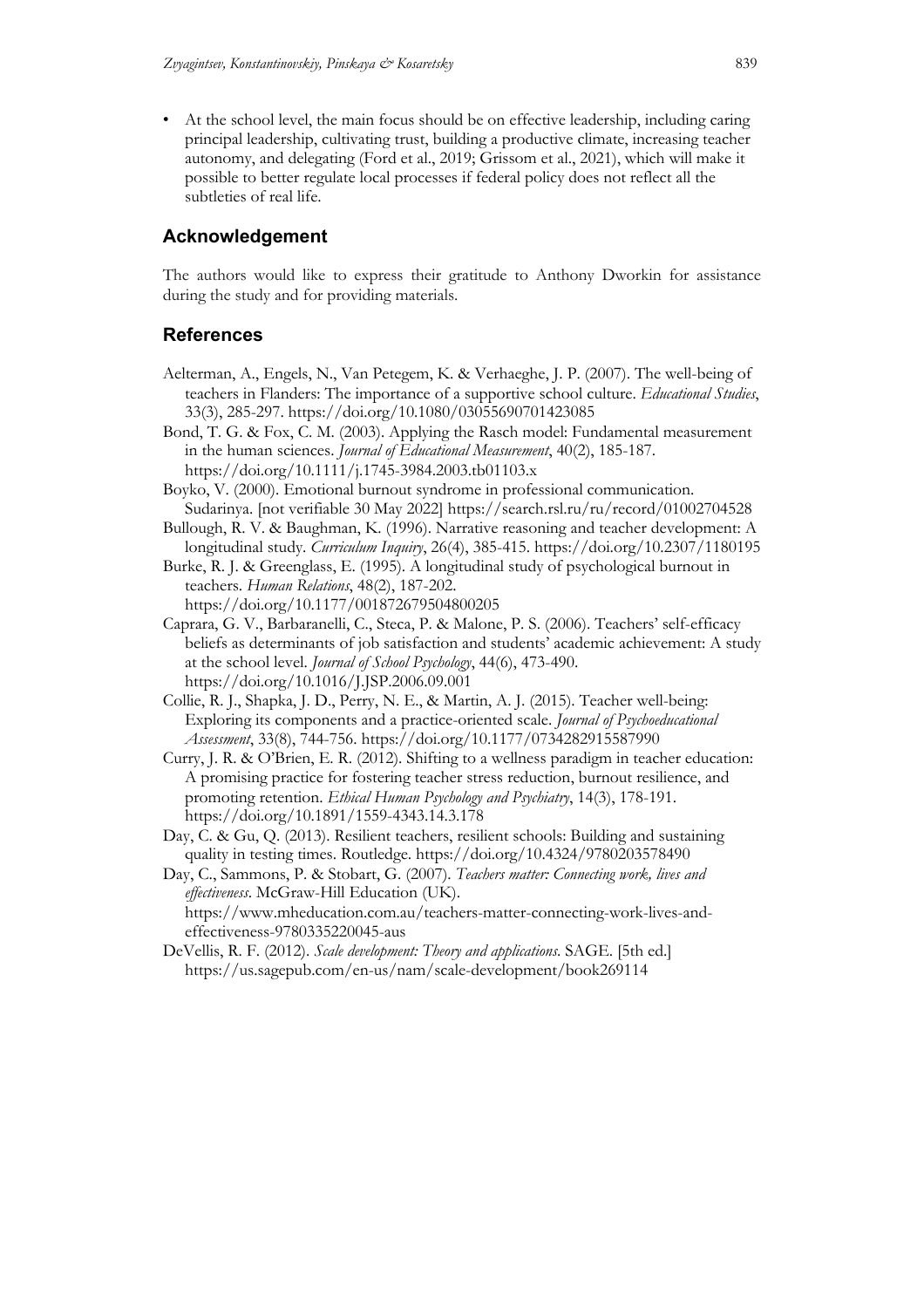- Dworkin, A. G. (2009). Teacher burnout and teacher resilience: Assessing the impacts of the school accountability movement. In L. J. Saha & A. G. Dworkin (Eds.), *International Handbook of Research on Teachers and Teaching* (pp. 491-502). Springer US. https://doi.org/10.1007/978-0-387-73317-3\_32
- Dworkin, A. G., Saha, L. J. & Hill, A. N. (2003). Teacher burnout and perceptions of a democratic school environment. *International Education Journal*, 4(2), 108-120. https://citeseerx.ist.psu.edu/viewdoc/download?doi=10.1.1.507.9730&rep=rep1&typ e=pdf
- Emerson, L.-M., Leyland, A., Hudson, K., Rowse, G., Hanley, P. & Hugh-Jones, S. (2017). Teaching mindfulness to teachers: A systematic review and narrative synthesis. *Mindfulness*, 8(5), 1136-1149. https://doi.org/10.1007/s12671-017-0691-4
- Flook, L., Goldberg, S. B., Pinger, L., Bonus, K. & Davidson, R. J. (2013). Mindfulness for teachers: A pilot study to assess effects on stress, burnout and teaching efficacy. *Mind, Brain, and Education*, 7(3), 182-195. https://doi.org/10.1111/mbe.12026
- Ford, T. G., Olsen, J., Khojasteh, J., Ware, J. & Urick, A. (2019). The effects of leader support for teacher psychological needs on teacher burnout, commitment, and intent to leave. *Journal of Educational Administration*, 57(6), 615-634. https://doi.org/10.1108/JEA-09-2018-0185
- Frumin, I., Bolotov, V., Kosaretsky, S. & Carnoy, M. (2016). Russian teachers in the light of research data. NRU HSE. https://publications.hse.ru/books/196053971
- Frumin, I. & Kasprzhak, A. (2012). Medium term development of education and socialization in the Russian Federation. An expert group report. *Educational Studies Moscow*, 1, 6-58. https://vo.hse.ru/en/2012--1/99463731.html
- FSSES (Federal Service for Supervision in Education and Science) (2019). *Russian Report on TALIS-2018 results*. [in Russian] https://fioco.ru/Media/Default/Documents/TALIS/Национальный отчет TALIS-2018.pdf
- Gelman, A. & Hill, J. (2006). *Data analysis using regression and multilevel/hierarchical models*. Cambridge University Press.

https://www.cambridge.org/highereducation/books/data-analysis-using-regressionand-multilevel-hierarchical-

```
models/32A29531C7FD730C3A68951A17C9D983#overview
```
- Greenglass, E. R., Burke, R. J. & Konarski, R. (1997). The impact of social support on the development of burnout in teachers: Examination of a model. *Work & Stress*, 11(3), 267-278. https://doi.org/10.1080/02678379708256840
- Grissom, J. A., Egalite, A. J. & Lindsay, C. A. (2021). *How principals affect students and schools: A systematic synthesis of two decades of research*. New York: The Wallace Foundation. https://www.wallacefoundation.org/knowledge-center/Documents/How-Principals-Affect-Students-and-Schools.pdf
- Hamre, B. K. & Pianta, R. C. (2004). Self-reported depression in nonfamilial caregivers: Prevalence and associations with caregiver behavior in child-care settings. *Early Childhood Research Quarterly*, 19(2), 297-318 https://doi.org/10.1016/j.ecresq.2004.04.006
- Helliwell, J., Layard, R. & Sachs, J. (2015). *World happiness report 2015*. https://s3.amazonaws.com/happiness-report/2015/WHR15\_Sep15.pdf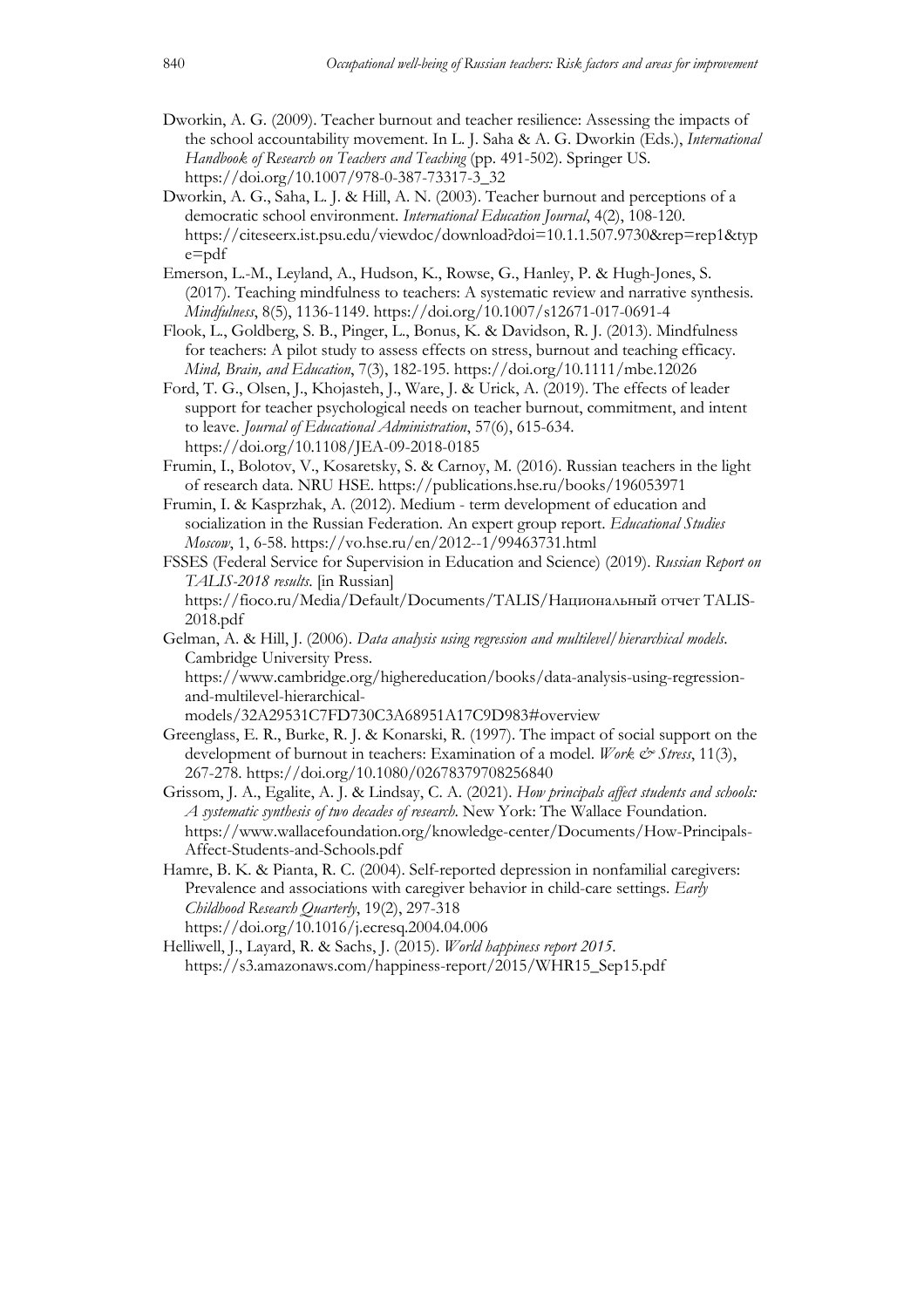- Howard, S. & Johnson, B. (2004). Resilient teachers: Resisting stress and burnout. *Social Psychology of Education*, 7(4), 399-420. https://doi.org/10.1007/s11218-004-0975-0
- Klassen, R. & Tze, V. M. C. (2014). Teachers' self-efficacy, personality, and teaching effectiveness: A meta-analysis. *Educational Research Review*, 12, 59-76. https://doi.org/10.1016/j.edurev.2014.06.001
- Klyachko, T. (2018). What changed in the work of the teacher in the last years. [in Russian] https://www.ifap.ru/cfeoll/files/180613c.pdf
- Ko, J., Sammons, P. & Bakkum, L. (2013). *Effective teaching: A review of research and evidence*. Reading, England: CfBT Education Trust. https://eric.ed.gov/?id=ED546794

Konstantinovskiy, D. L., Pinskaya, M. A. & Zviagintsev, R. (2019). Professional health of teachers: From enthusiasm to burnout. *Sotsiologicheskie Issledovaniya [Sociological Studies]*, 5, 14-25. https://doi.org/10.31857/s013216250004949-6

LeCompte, M. D. & Dworkin, A. G. (1991). *Giving up on school : Student dropouts and teacher burnouts*. Corwin Press.

Lester, P. E. & Bishop, L. K. (2000). *Handbook of tests and measurement in education and the social sciences*. Scarecrow Press. [3rd ed.] https://rowman.com/ISBN/9781610484312/Handbook-of-Tests-and-Measurementin-Education-and-the-Social-Sciences-Third-Edition

- Malmberg, L.-E. & Hagger, H. (2009). Changes in student teachers' agency beliefs during a teacher education year, and relationships with observed classroom quality, and dayto-day experiences. *British Journal of Educational Psychology*, 79(4), 677-694. https://doi.org/10.1348/000709909X454814
- Matheny, K. B., Gfroerer, C. A. & Harris, K. (2000). Work stress, burnout, and coping at the turn of the century: An individual psychology perspective. *Journal of Individual Psychology*, 56(1), 74-87.
- https://www.proquest.com/openview/75e752c959e6d7335dff73b8710219fe/1 MEMO Project (n.d.). *Monitoring of education markets and organizations*. HSE University, Russia. [verified 29 May 2022] https://memo.hse.ru/en/
- Meyer, J., Scott, W. R. & Strang, D. (1986). *Centralization, fragmentation, and school district complexity*. Stanford Education Policy Institute, School of Education, Stanford University. https://files.eric.ed.gov/fulltext/ED271838.pdf

Mourshed, M., Chijioke, C. & Barber, M. (2011). How the worlds most improved school systems keep getting better. *Educational Studies Moscow*, 2, 5-122. https://doi.org/10.17323/1814-9545-2011-2-5-122

OECD (2009). The professional development of teachers. In *Creating effective teaching and learning environments: First results from TALIS*. OECD. https://www.oecd.org/berlin/43541636.pdf

- OECD (2013). *OECD guidelines on measuring subjective well-being*. OECD. https://doi.org/10.1787/9789264191655-en
- OECD (2014). TALIS 2013 results. OECD. https://doi.org/10.1787/9789264196261-en

OECD (2017). How's life? Measuring well-being. OECD.

- https://doi.org/10.1787/how\_life-2017-en
- OECD (2020). *2018 TALIS results: Teachers and school leaders as lifelong learners and valued professionals*. TALIS - The OECD Teaching and Learning International Survey. https://www.oecd.org/education/talis/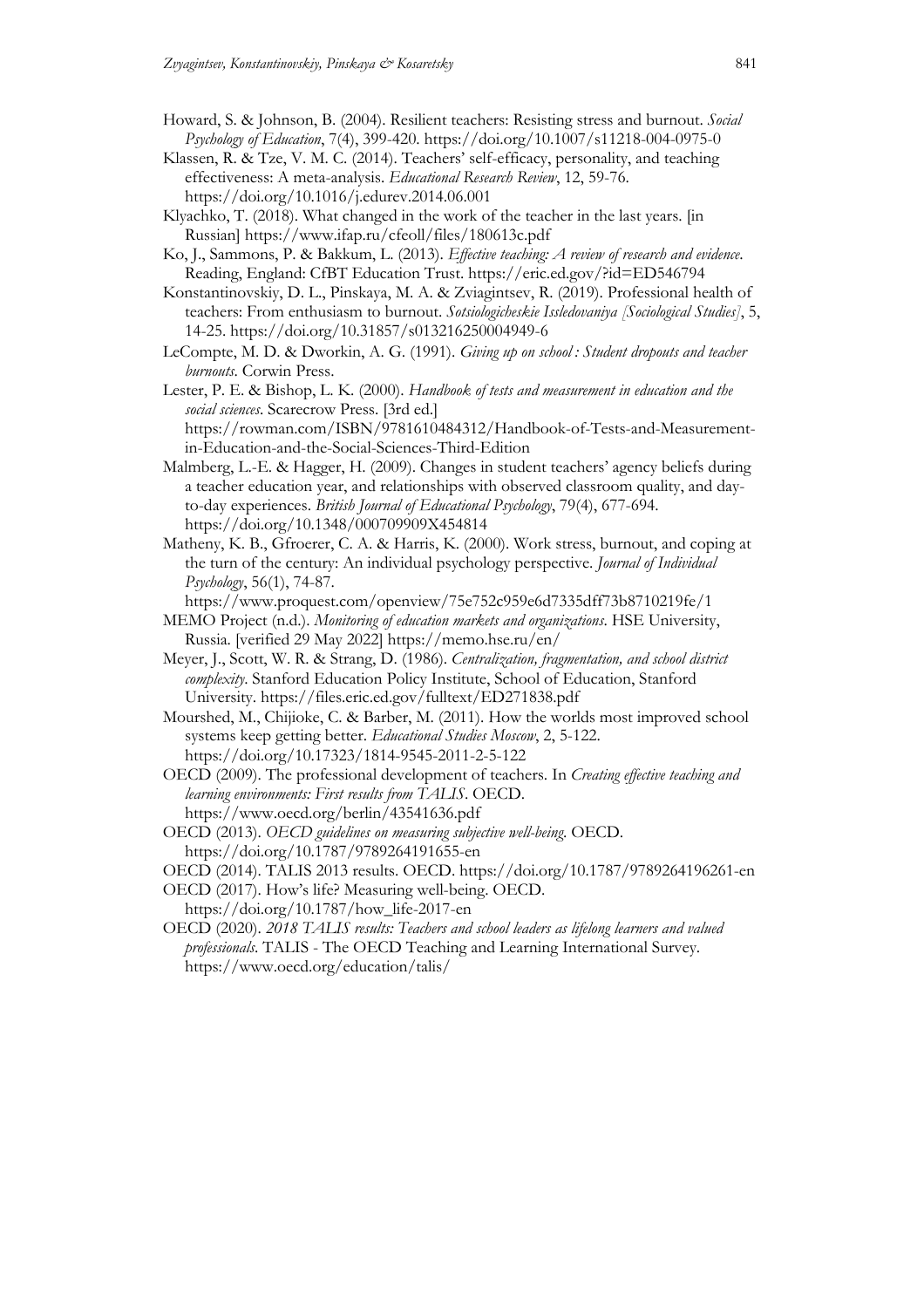- Pinskaya, M., Lenskaya, E. A., Ponomareva, A. A., Brun, I. V, Kosaretsky, S. G. & Savelyeva, M. B. (2016). What did we learn about our teachers and principals? Results of the TALIS-2013 international comparative study. *Russian Education & Society*, 58(7- 8), 491-510. https://doi.org/10.1080/10609393.2016.1298372
- Pinskaya, M., Kosaretsky, S., Zvyagintsev, R. & Derbishire, N. (2019). Building resilient schools in Russia: Effective policy strategies. *School Leadership & Management*, 39(2), 127-144. https://doi.org/10.1080/13632434.2018.1470501
- Pinskaya, М., Khavenson, T., Kosaretsky, S., Zvyagintsev, R., Mikhaylova, A. & Chirkina, T. (2018). Above barriers: A survey of resilient schools. *Voprosy Obrazovaniya / Educational Studies Moscow*, 2, 198-227. https://doi.org/10.17323/1814-9545-2018-2- 198-227
- Pyhältö, K., Pietarinen, J., Haverinen, K., Tikkanen, L. & Soini, T. (2021). Teacher burnout profiles and proactive strategies. *European Journal of Psychology of Education*, 36(1), 219-242. https://doi.org/10.1007/s10212-020-00465-6
- Roeser, R. W., Skinner, E., Beers, J. & Jennings, P. A. (2012). Mindfulness training and teachers' professional development: An emerging area of research and practice. Child development perspectives, 6(2), 167-173. https://doi.org/10.1111/j.1750- 8606.2012.00238.x
- Ryff, C. D. & Keyes, C. L. M. (1995). The structure of psychological well-being revisited. *Journal of Personality and Social Psychology*, 69(4), 719-727). https://doi.org/10.1037/0022- 3514.69.4.719
- Schleicher, A. (2018). *Valuing our teachers and raising their status*. OECD. https://doi.org/10.1787/9789264292697-en
- Spilt, J. L., Koomen, H. M. Y. & Thijs, J. T. (2011). Teacher wellbeing: The importance of teacher--student relationships. *Educational Psychology Review*, 23(4), 457-477. https://doi.org/10.1007/s10648-011-9170-y
- Stiglitz, J., Sen, A. K. & Fitoussi, J.-P. (2009). *The measurement of economic performance and social progress revisited: Reflections and overview*. Sciences Po Publications. https://halsciencespo.archives-ouvertes.fr/hal-01069384
- Strang, D. (1987). The administrative transformation of American education: School district consolidation, 1938-1980. *Administrative Science Quarterly*, 32(3), 352-366. https://doi.org/10.2307/2392909
- Surinov, A. (2018). *Russia in Figures 2018*. [server not responding 29 May 2022] https://www.gks.ru/free\_doc/doc\_2018/rusfig/rus18.pdf
- Troman, G. & Woods, P. (2001). *Primary teachers' stress*. Routledge/Falmer. https://www.google.com.au/books/edition/Primary\_Teachers\_Stress/dg2YTblJT0sC
- Van Horn, J. E., Taris, T. W., Schaufeli, W. B. & Schreurs, P. J. G. (2004). The structure of occupational well-being: A study among Dutch teachers. *Journal of Occupational and Organizational Psychology*, 77(3), 365-375. https://doi.org/10.1348/0963179041752718
- Viac, C. & Fraser, P. (2020). *Teachers' well-being: A framework for data collection and analysis*. OECD Education Working Paper No. 213. https://doi.org/10.1787/c36fc9d3-en
- Vodopyanova, N. E. & Starchenkova, Е. S. (2013). *Burnout syndrome: Diagnosis and prevention*. Book On Demand Ltd. [in Russian] https://www.twirpx.com/file/2106269/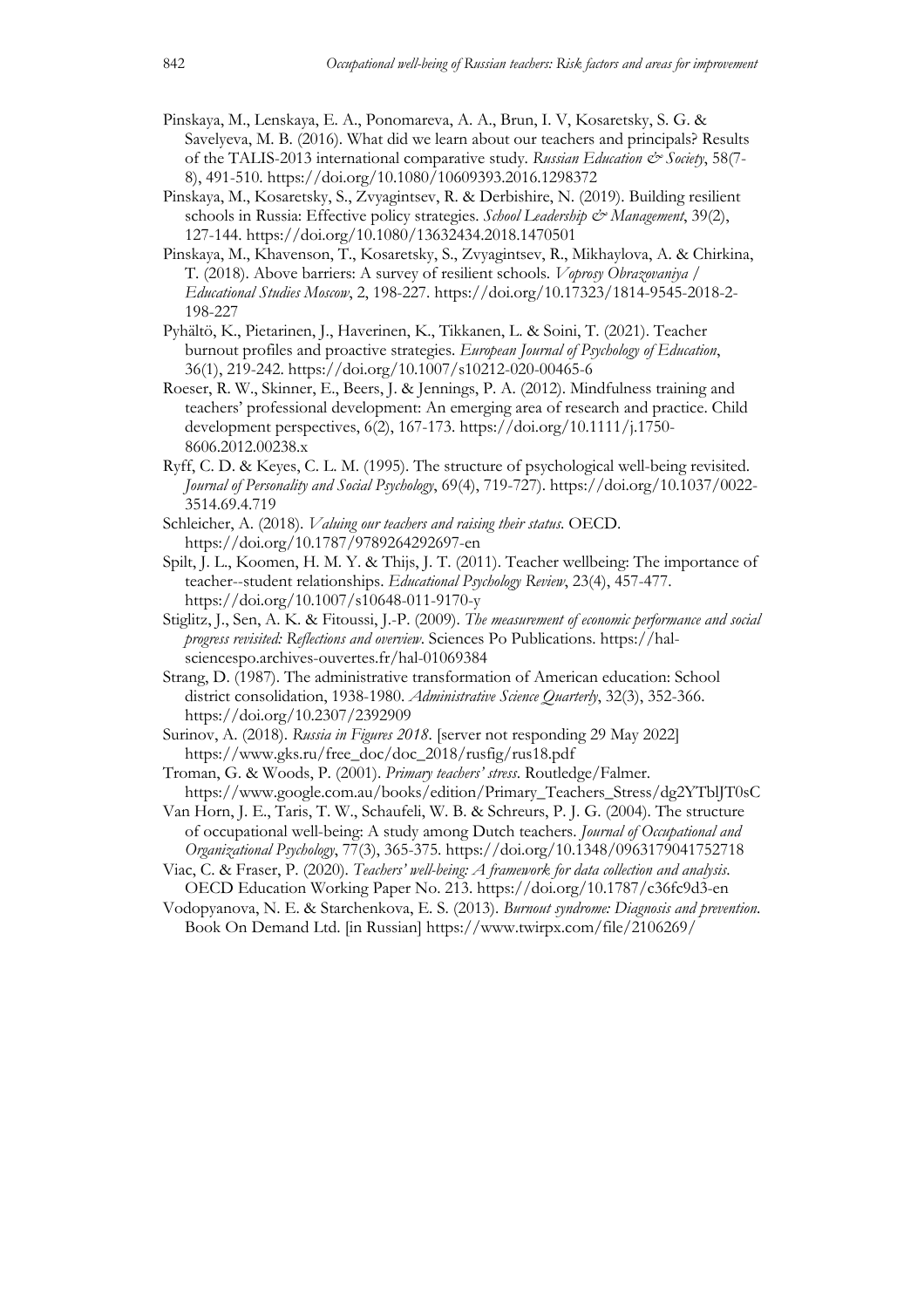- White, M. A. & McCallum, F. (2020). Responding to teacher quality through an evidenceinformed wellbeing framework for initial teacher education. In J. Fox, C. Alexander & T. Aspland (Eds.), Teacher education in globalised times, pp. 115-137. Springer Singapore. https://doi.org/10.1007/978-981-15-4124-7\_7
- Webb, R., Vulliamy, G., Sarja, A., Hämäläinen, S., & Poikonen, P. (2009). Professional learning communities and teacher well-being? A comparative analysis of primary schools in England and Finland. *Oxford Review of Education*, 35(3), 405-422. https://doi.org/10.1080/03054980902935008
- Wolf, S., Torrente, C., Frisoli, P., Weisenhorn, N., Shivshanker, A., Annan, J. & Aber, J. L. (2015). Preliminary impacts of the "Learning to Read in a Healing Classroom" intervention on teacher well-being in the Democratic Republic of the Congo. *Teaching and Teacher Education*, 52, 24-36. https://doi.org/https://doi.org/10.1016/j.tate.2015.08.002

Wood, T. & McCarthy, C. (2002). *Understanding and preventing teacher burnout. ERIC Digest*. https://eric.ed.gov/?id=ED477726

Wright, B. D. & Masters, G. N. (1982). *Rating scale analysis*. MESA Press. https://www.rasch.org/books.htm

# **Appendix**

## **Occupational well-being scale**

|                                                      | Strongly | Slightly | Difficult to  | Slightly | Strongly |
|------------------------------------------------------|----------|----------|---------------|----------|----------|
| Item                                                 | disagree | disagree | choose $/$ in | agree    | agree    |
|                                                      | (1)      | (2)      | between $(3)$ | (4)      | (5)      |
| Var <sub>-</sub> A: I can do a lot to ensure that my |          |          |               |          |          |
| students achieve academic success                    |          |          |               |          |          |
| Var_B: The longer I work at this school,             |          |          |               |          |          |
| the more I am convinced that I have little           |          |          |               |          |          |
| influence over the decisions made by our             |          |          |               |          |          |
| administration                                       |          |          |               |          |          |
| <b>Var_C</b> : I try not to limit my activities at   |          |          |               |          |          |
| school to my direct duties                           |          |          |               |          |          |
| <b>Var_D</b> : I believe that a teacher should not   |          |          |               |          |          |
| be responsible for the academic results of           |          |          |               |          |          |
| his or her students                                  |          |          |               |          |          |
| <b>Var_E</b> : Those who make decisions at           |          |          |               |          |          |
| school consider my ideas and suggestions             |          |          |               |          |          |
| Var_F: I choose to work as a teacher, and            |          |          |               |          |          |
| I enjoy working at this school                       |          |          |               |          |          |
| Var_G: No matter how hard I try, my                  |          |          |               |          |          |
| students are unlikely to show good results.          |          |          |               |          |          |
| Var_H: I fulfil my professional duties as a          |          |          |               |          |          |
| teacher, but I do not think that it is               |          |          |               |          |          |
| necessary for me to influence the decisions          |          |          |               |          |          |
| made by school administrations                       |          |          |               |          |          |
| Var_I: I regret that I decided to become a           |          |          |               |          |          |
| teacher                                              |          |          |               |          |          |
|                                                      |          |          |               |          |          |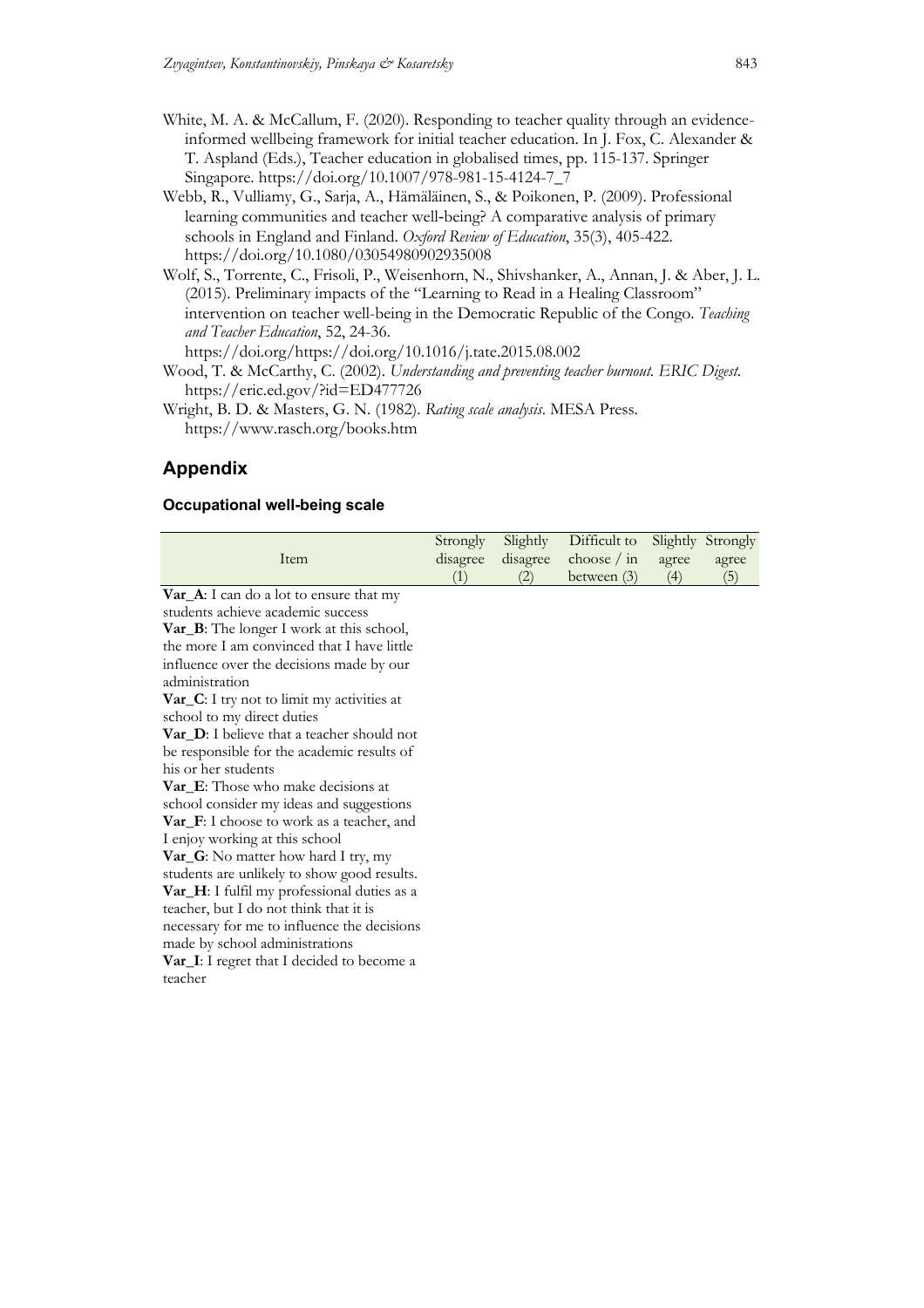**Var\_J**: I fulfil my duties and believe that this is enough **Var\_K**: Being a teacher is the same as any other job. Nowadays, you do not have a chance to choose **Var\_L**: The main responsibility of a teacher is to avoid criticism from school leadership

Attitudes towards students and academic expectations:

- **Var\_A**<sup>2</sup>: I can do a lot to ensure that my students achieve academic success;
- **• Var\_D**: I believe that a teacher should not be responsible for the academic results of his or her students;
- **• Var\_G**: No matter how hard I try, my students are unlikely to show good results.

Opportunity and desire to contribute to decisions made by the school administration:

- **• Var\_B**: The longer I work at this school, the more I am convinced that I have little influence over the decisions made by our administration;
- **Var** E: Those who make decisions at school consider my ideas and suggestions;
- **• Var H**: I fulfil my professional duties as a teacher, but I do not think that it is necessary for me to influence the decisions made by school administrations.

Attitudes towards professional duties:

- **Var** C: I try not to limit my activities at school to my direct duties;
- **Var J**: I fulfil my duties and believe that this is enough;
- **Var** L: The main responsibility of a teacher is to avoid criticism from school leadership.
- Professional identification and satisfaction with the teaching profession**:**
- **Var** F: I choose to work as a teacher, and I enjoy working at this school;
- **Var** K: Being a teacher is the same as any other job. Nowadays, you do not have a chance to choose;
- **• Var\_I**: I regret that I decided to become a teacher.

#### **Psychometric analysis**

Respondents were asked to rate their level of agreement with each statement. Answer categories were represented on a scale similar to a Likert scale (with scores ranging from 1 (strongly disagree) to 5 (strongly agree)). In its meaning and structure, the content of the target block corresponded to a psychological questionnaire intended to measure a particular construct. Statements A, C, E, and F used direct scaling, while all other statements used the reverse. The general scale characteristics are presented below.

In this section, we briefly describe the results of a psychometric analysis of the target block in our questionnaire. Due to word count limitations, the analysis covers only the most general and important aspects. The analysis was performed in the Winsteps program (https://www.winsteps.com/, version 3.73). The Rasch rating scale model (RSM) was used to examine the psychometric properties of the scale.

<sup>2</sup> The letter designations of statements correspond to their position in the questionnaire (in alphabetical order). The statements were presented to respondents in this sequence, so that the connection between statements belonging to one group did not seem obvious.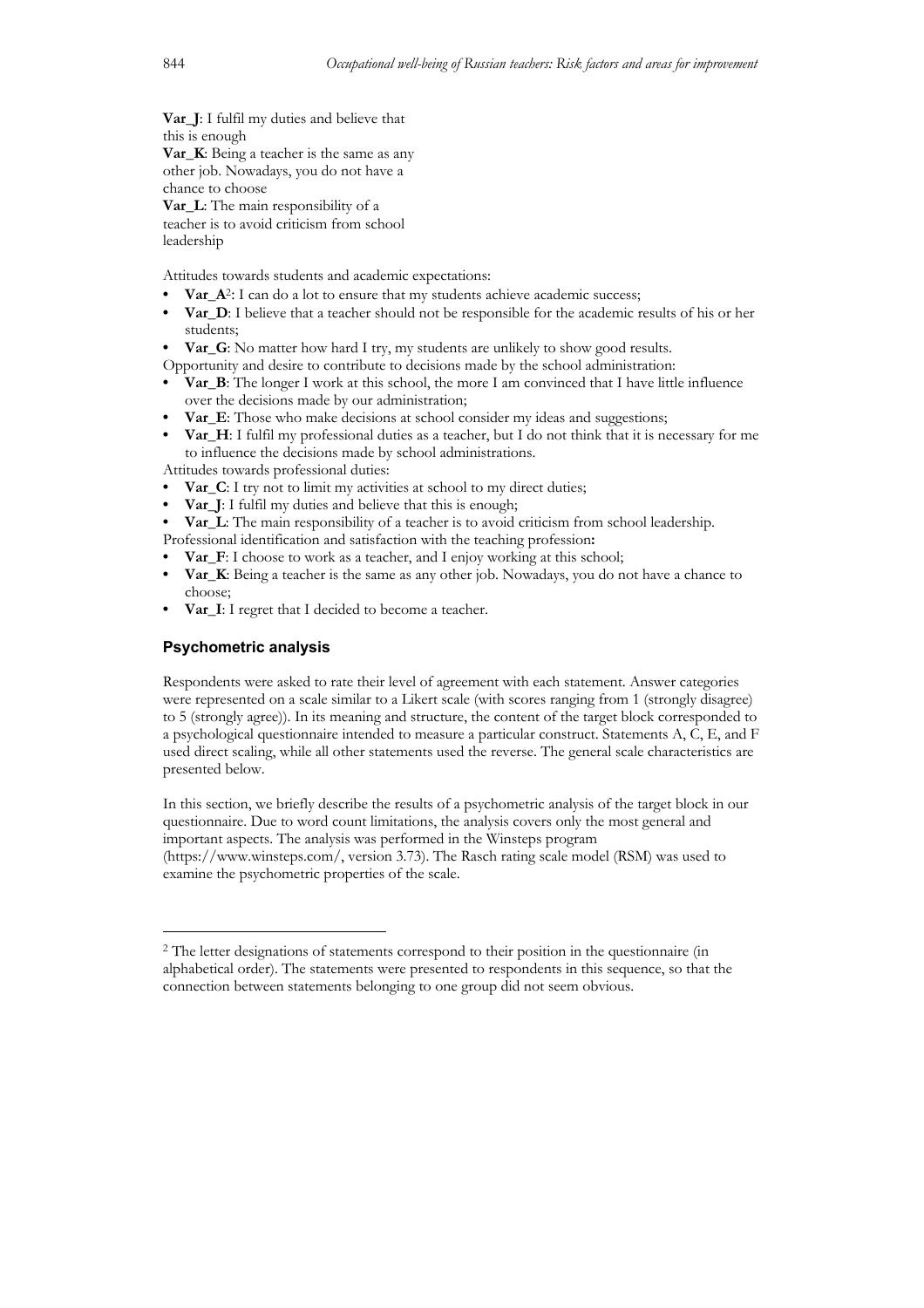The RSM, which is an extension of the Rasch dichotomous model for polytomous items, is frequently used for noncognitive data (Wright & Masters, 1982). The Rasch model was chosen because it is useful for empirically determining the quality of test items and their response categories, constructing scales and carrying out different tests (Bond & Fox, 2003). The choice in favour of this model was made based on the theoretical framework of the instrument and the type of measured construct. Given the theoretical framework, one can assume that the questionnaire measures one construct—the level of occupational well-being.

Table A1 presents the results of the general psychometric analysis: reliability (the classic alpha and the Rasch alpha), measurement error, average fit indicators, and the maximum and minimum levels of respondents' measures on the scale. Our new scale is reliable enough (DeVellis, 2012), while the measurement error is low (one-third of a logit), and the average fit indicators are appropriate.

|                      | <b>TOTAL SCORE</b> | <b>MEASURE</b> | <b>MODEL ERROR</b> |             |  |
|----------------------|--------------------|----------------|--------------------|-------------|--|
| <b>MEAN</b>          | 45.00              | 0.89           | 0.36               |             |  |
| S.D.                 | 6.20               | 0.86           | 0.18               |             |  |
| MAX.                 | 60.00              | 5.38           |                    | 1.84        |  |
| MIN.                 | 22.00              | $-1.35$        | 0.29               |             |  |
| Personal reliability |                    | 0.74           |                    |             |  |
|                      | Cronbach's alpha   |                |                    | 0.74        |  |
|                      | Infit              |                |                    | Outfit      |  |
|                      | <b>MNSQ</b>        | <b>ZSTD</b>    | <b>MNSQ</b>        | <b>ZSTD</b> |  |
| <b>MEAN</b>          | 1.02               | $-0.1$         | 1.03               | $-0.1$      |  |
| S.D.                 | 0.64               | 1.5            | 0.67               | 1.4         |  |

| Table A1: Summary statistics |  |
|------------------------------|--|
|------------------------------|--|

#### **Other questions/variables**

| Variable                             | Question in the questionnaire                                  |
|--------------------------------------|----------------------------------------------------------------|
| Teaching experience (interval)       | What is your overall teaching experience?                      |
| Respondent finds it important about  | Which one of the presented is important to you personally      |
| his work — benefit for society       | in your work? Possible answer: benefit for society             |
| (dichotomous)                        |                                                                |
| Respondent likes everything about    | What don't you like about this school? Possible answer: I like |
| his work at school (dichotomous)     | everything                                                     |
| Respondent finds it important about  | Which one of the presented is important to you personally      |
| his work — moral education of        | in your work? Possible answer: moral education of children and |
| children and youth (dichotomous)     | youth                                                          |
| Proportion of children from families | What part of children you teach comes from families where      |
| where both parents have a college    | both parents have a college degree? (write %, one number,      |
| degree (interval)                    | at least approximately; if there are no such students, write   |
|                                      | $\mathcal{L}(\cdot)$                                           |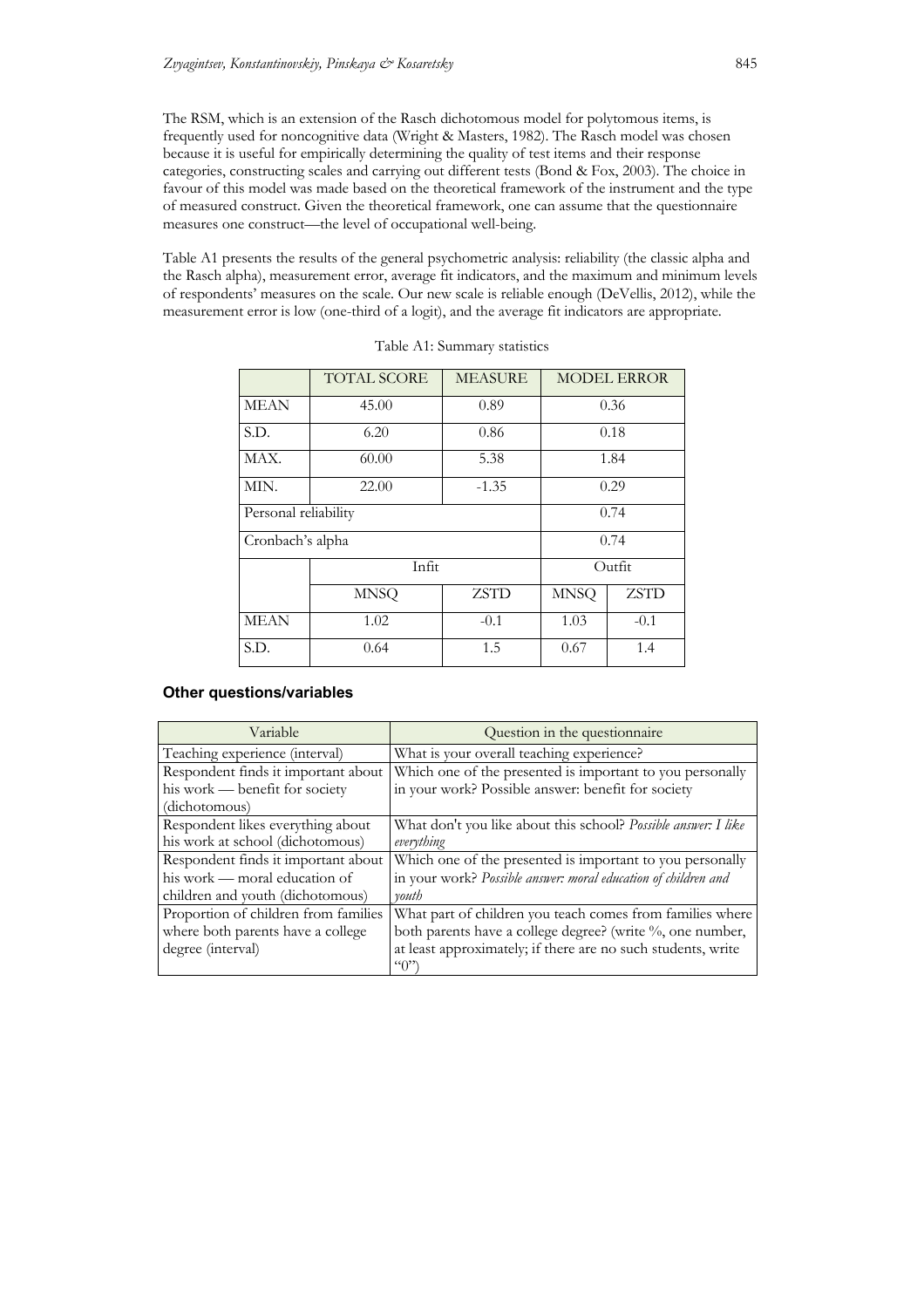| Attitudes: the reason for student   | From your point of view, what is the main reason for                  |
|-------------------------------------|-----------------------------------------------------------------------|
| high academic achievements -        | student high academic performance?                                    |
| natural abilities and talents       | Possible answer: natural abilities                                    |
| (dichotomous)                       |                                                                       |
| Attitudes: the reason for student   | From your point of view, what is the main reason for                  |
| high academic achievements -        | student high academic performance?                                    |
| personal efforts (dichotomous)      | Possible answer: personal efforts                                     |
| Attitudes: the reason for student   | From your point of view, what is the main reason for                  |
| high academic achievements -        | student high academic performance?                                    |
| high-quality teaching at school     | Possible answer: high-quality teaching at school                      |
| (dichotomous)                       |                                                                       |
| Overall time spent at work at your  | Please indicate total time spent on all types of activities at        |
| school (interval)                   | this school on average during a week (specify your answer             |
|                                     | with one number)                                                      |
| Total monthly income (interval)     | Please indicate how much you have received on average                 |
|                                     | monthly from all types of activities (both your primary and           |
|                                     | secondary employment) during the current academic year                |
|                                     | (specify the amount in one number in roubles (and not                 |
|                                     | thousand roubles)                                                     |
| Participation in professional       | Do you participate in professional associations,                      |
| networking (dichotomous)            | communities?                                                          |
| Over the past two years you have    | How did the position of teachers at your school change                |
| gained more respect from students   | over the past two years? improved (increased) or                      |
|                                     |                                                                       |
| at your school (dichotomous)        | deteriorated (decreased)                                              |
|                                     | Respect from students at your school                                  |
|                                     | Possible answers: «Slightly improved», «Significantly improved» — 1,  |
|                                     | «Stayed the same», «Deteriorated» — $0$ .                             |
| Over the past two years you have    | How did the position of teachers at your school change                |
| gained more respect from parents at | over the past two years? improved (increased) or                      |
| your school (dichotomous)           | deteriorated (decreased)                                              |
|                                     | Respect from parents at your school                                   |
|                                     | Possible answers: «Slightly improved», «Significantly improved» — 1,  |
|                                     | «Stayed the same», «Deteriorated» - 0.                                |
| Over the past two years attitudes   | How did teacher position at your school change over the               |
| towards teaching profession in      | past two years? improved (increased) or deteriorated                  |
| society have improved               | (decreased)                                                           |
| (dichotomous)                       | Attitude towards teachers in society                                  |
|                                     | Possible answer: «Slightly improved», «Significantly improved» — 1,   |
|                                     | «Stayed the same», «Deteriorated» — $0$ .                             |
| Gender (dichotomous)                | Your gender                                                           |
| Teacher's classes at school         | In which classes do you teach?                                        |
| (dichotomous)                       | Elementary school — 0, middle and high school — 1.                    |
| Marital status (dichotomous)        | Your marital status                                                   |
|                                     | Single $-0$ , married $-1$ .                                          |
|                                     |                                                                       |
|                                     |                                                                       |
| School type (dichotomous)           | Completed by respondent.<br>Regular school — 0, gymnasium/lyceum — 1. |